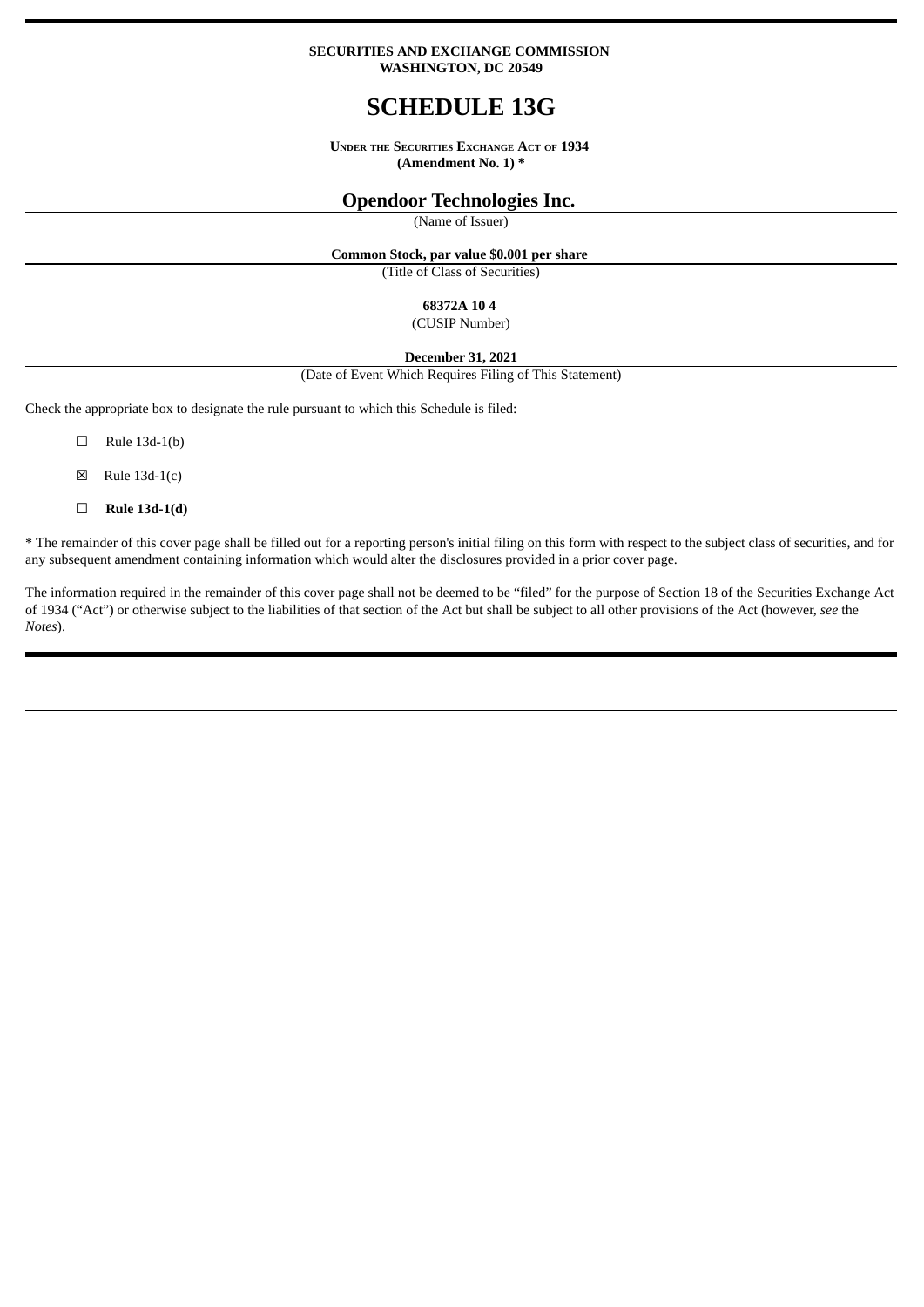| 1.                | Names of Reporting Persons<br><b>GGV Capital V L.P.</b> |                                                                                                                                                  |        |
|-------------------|---------------------------------------------------------|--------------------------------------------------------------------------------------------------------------------------------------------------|--------|
| $\overline{2}$ .  |                                                         | Check the Appropriate Box if a Member of a Group (see instructions)                                                                              |        |
|                   | (a) $\square$<br>(b) $\boxtimes$ (1)                    |                                                                                                                                                  |        |
| 3.                | <b>SEC USE ONLY</b>                                     |                                                                                                                                                  |        |
| 4.                |                                                         | Citizenship or Place of Organization                                                                                                             |        |
|                   |                                                         | <b>Delaware, United States of America</b>                                                                                                        |        |
|                   |                                                         | 5.<br>Sole Voting Power                                                                                                                          |        |
|                   |                                                         |                                                                                                                                                  |        |
|                   | Number of<br><b>Shares</b>                              | Shared Voting Power<br>6.                                                                                                                        |        |
|                   | Beneficially                                            | 17,442,762 shares of Common Stock (2)                                                                                                            |        |
|                   | Owned by                                                |                                                                                                                                                  |        |
|                   | Each                                                    | Sole Dispositive Power<br>7.                                                                                                                     |        |
|                   | Reporting                                               |                                                                                                                                                  |        |
|                   | Person With:                                            | <b>Shared Dispositive Power</b><br>8.                                                                                                            |        |
|                   |                                                         | 17,442,762 shares of Common Stock (2)                                                                                                            |        |
| 9.                |                                                         | Aggregate Amount Beneficially Owned by Each Reporting Person                                                                                     |        |
|                   |                                                         | 17,442,762 shares of Common Stock (2)                                                                                                            |        |
|                   |                                                         |                                                                                                                                                  |        |
| 10.               |                                                         | Check if the Aggregate Amount in Row (9) Excludes Certain Shares (see instructions)                                                              | $\Box$ |
| $\overline{11}$ . |                                                         | Percent of Class Represented by Amount in Row 9                                                                                                  |        |
|                   |                                                         | 2.8% of shares of Common Stock (3)                                                                                                               |        |
| 12.               |                                                         | Type of Reporting Person (see instructions)                                                                                                      |        |
|                   | PN                                                      |                                                                                                                                                  |        |
|                   |                                                         |                                                                                                                                                  |        |
|                   |                                                         | (1) This statement on Schedule 13G is filed by GGV Capital V L.P., GGV Capital V Entrepreneurs Fund L.P., GGV Capital Select L.P., GGV Capital V |        |
|                   |                                                         | IIC CCV Capital Select IIC Jivun Foo Clean Selemon, Jenny Hong Wei Lee, Jeffrey Cordon Richards and Hans Tung Collectively the                   |        |

- C., GGV Capital Select L.L.C., Jixun Foo, Glenn Solomon, Jenny Hong Wei Lee, Jeffrey Gordon Richards and Hans Tung (collectively, the "Reporting Persons"). The Reporting Persons expressly disclaim status as a "group" for purposes of this Schedule 13G.
- (2) The shares are held directly by GGV Capital V L.P. GGV Capital V L.L.C. serves as the General Partner of GGV Capital V L.P. As such, GGV Capital V L.L.C. possesses power to direct the voting and disposition of the shares owned by GGV Capital V L.P. and may be deemed to have indirect beneficial ownership of the shares held by GGV Capital V L.P. GGV Capital V L.L.C. owns no securities of the Issuer directly. Jixun Foo, Glenn Solomon, Jenny Hong Wei Lee, Jeffrey Gordon Richards and Hans Tung are Managing Directors of GGV Capital V L.L.C. As such, Jixun Foo, Glenn Solomon, Jenny Hong Wei Lee, Jeffrey Gordon Richards and Hans Tung possess power to direct the voting and disposition of the shares owned by GGV Capital V L.P. and may be deemed to have indirect beneficial ownership of the shares held by GGV Capital V L.P. Jixun Foo, Glenn Solomon, Jenny Hong Wei Lee, Jeffrey Gordon Richards and Hans Tung own no securities of the Issuer directly.
- (3) The percentage of shares of Common Stock beneficially owned by each of the Reporting Persons as of December 31, 2021 is based on a total of 612,612,711 shares of the Issuer's common stock outstanding as of November 3, 2021, as set forth in the Issuer's Quarterly Report on Form 10-Q for the quarter ended September 30, 2021, filed with the Securities and Exchange Commission on November 10, 2021.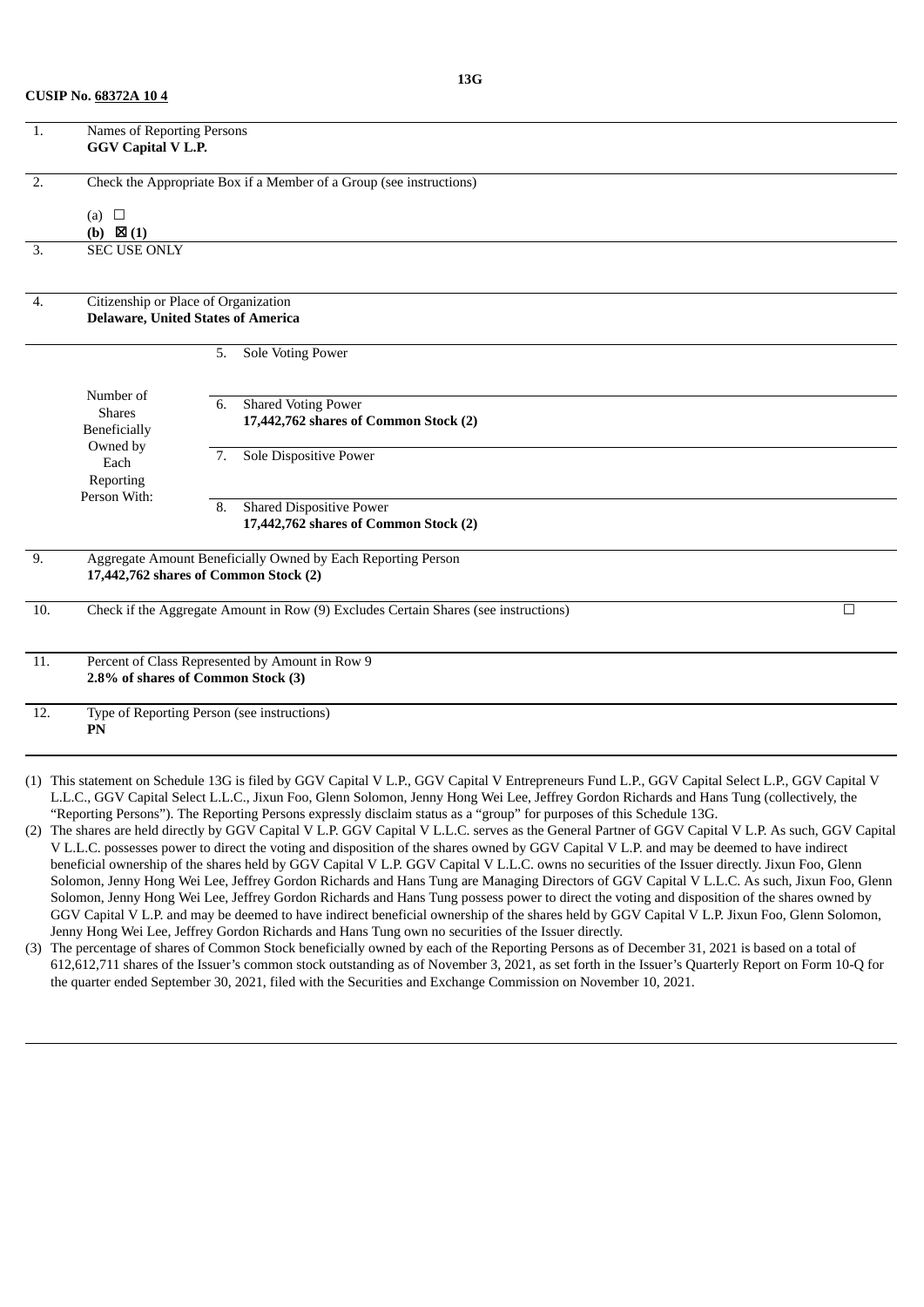| $\overline{1}$ .  | <b>Names of Reporting Persons</b>    | <b>GGV Capital V Entrepreneurs Fund L.P.</b>                                                       |        |
|-------------------|--------------------------------------|----------------------------------------------------------------------------------------------------|--------|
| $\overline{2}$ .  |                                      | Check the Appropriate Box if a Member of a Group (see instructions)                                |        |
|                   | (a) $\square$<br>(b) $\boxtimes$ (1) |                                                                                                    |        |
| 3.                | <b>SEC USE ONLY</b>                  |                                                                                                    |        |
| 4.                |                                      | Citizenship or Place of Organization                                                               |        |
|                   |                                      | <b>Delaware, United States of America</b>                                                          |        |
|                   |                                      | Sole Voting Power<br>5.                                                                            |        |
|                   | Number of                            |                                                                                                    |        |
|                   | <b>Shares</b>                        | <b>Shared Voting Power</b><br>6.<br>640,145 shares of Common Stock (2)                             |        |
|                   | Beneficially<br>Owned by             |                                                                                                    |        |
|                   | Each                                 | <b>Sole Dispositive Power</b><br>7.                                                                |        |
|                   | Reporting<br>Person With:            |                                                                                                    |        |
|                   |                                      | <b>Shared Dispositive Power</b><br>8.                                                              |        |
|                   |                                      | 640,145 shares of Common Stock (2)                                                                 |        |
| 9.                |                                      | Aggregate Amount Beneficially Owned by Each Reporting Person<br>640,145 shares of Common Stock (2) |        |
| 10.               |                                      | Check if the Aggregate Amount in Row (9) Excludes Certain Shares (see instructions)                | $\Box$ |
| 11.               |                                      | Percent of Class Represented by Amount in Row 9                                                    |        |
|                   |                                      | 0.1% of shares of Common Stock (3)                                                                 |        |
| $\overline{12}$ . | PN                                   | Type of Reporting Person (see instructions)                                                        |        |
|                   |                                      |                                                                                                    |        |

(1) This statement on Schedule 13G is filed by the Reporting Persons. The Reporting Persons expressly disclaim status as a "group" for purposes of this Schedule 13G.

(2) The shares are held directly by GGV Capital V Entrepreneurs Fund L.P. GGV Capital V L.L.C. serves as the General Partner of GGV Capital V Entrepreneurs Fund L.P. As such, GGV Capital V L.L.C. possesses power to direct the voting and disposition of the shares owned by GGV Capital V Entrepreneurs Fund L.P. and may be deemed to have indirect beneficial ownership of the shares held by GGV Capital V Entrepreneurs Fund L.P. GGV Capital V L.L.C. owns no securities of the Issuer directly. Jixun Foo, Glenn Solomon, Jenny Hong Wei Lee, Jeffrey Gordon Richards and Hans Tung are Managing Directors of GGV Capital V L.L.C. As such, Jixun Foo, Glenn Solomon, Jenny Hong Wei Lee, Jeffrey Gordon Richards and Hans Tung possess power to direct the voting and disposition of the shares owned by GGV Capital V Entrepreneurs Fund L.P. and may be deemed to have indirect beneficial ownership of the shares held by GGV Capital V Entrepreneurs Fund L.P. Jixun Foo, Glenn Solomon, Jenny Hong Wei Lee, Jeffrey Gordon Richards and Hans Tung own no securities of the Issuer directly.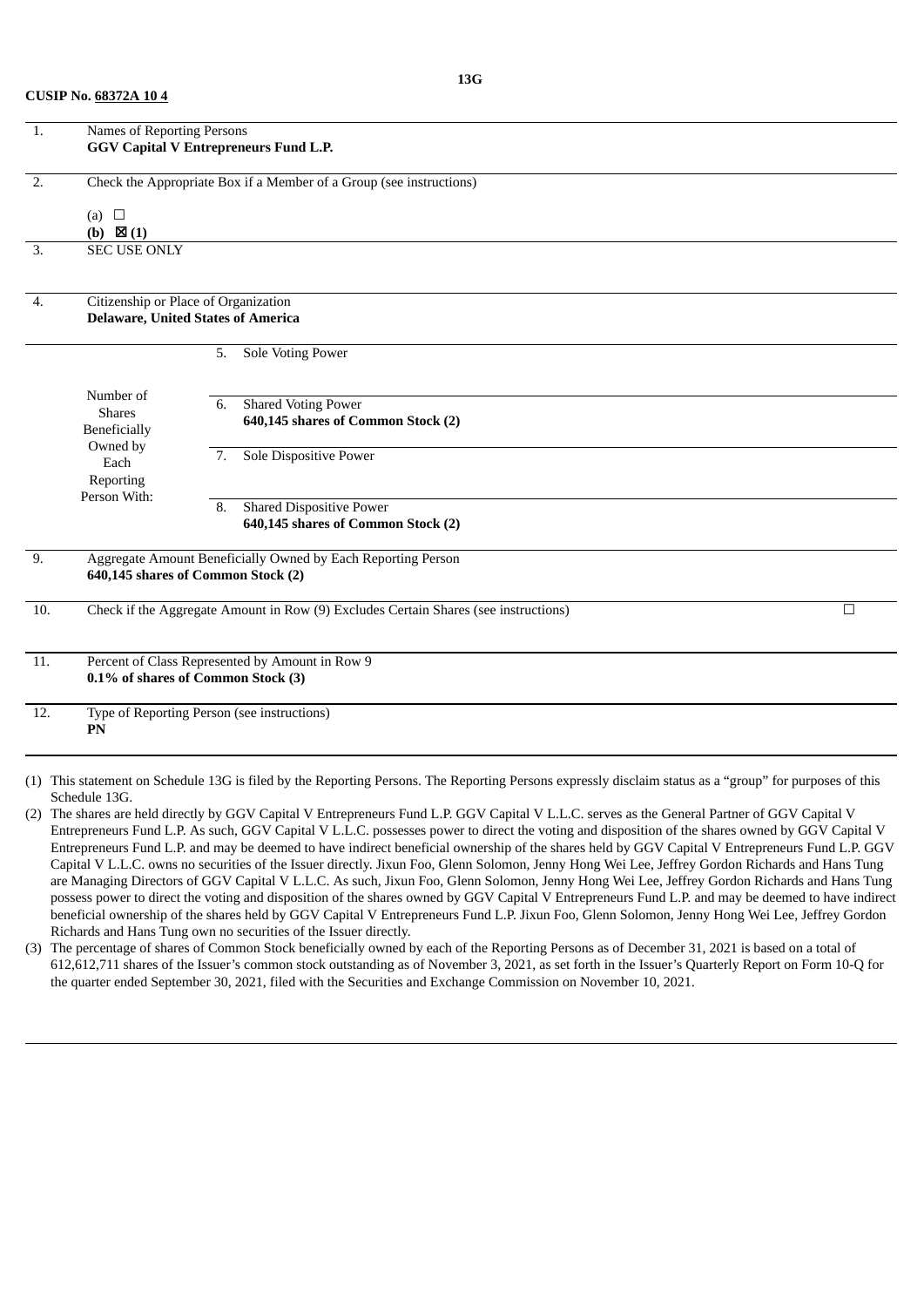| 1.               | Names of Reporting Persons<br><b>GGV Capital V L.L.C.</b> |                                                                                                       |        |
|------------------|-----------------------------------------------------------|-------------------------------------------------------------------------------------------------------|--------|
| $\overline{2}$ . |                                                           | Check the Appropriate Box if a Member of a Group (see instructions)                                   |        |
|                  | (a) $\square$<br>(b) $\boxtimes$ (1)                      |                                                                                                       |        |
| 3.               | <b>SEC USE ONLY</b>                                       |                                                                                                       |        |
| 4.               | Citizenship or Place of Organization                      |                                                                                                       |        |
|                  |                                                           | <b>Delaware, United States of America</b>                                                             |        |
|                  |                                                           | <b>Sole Voting Power</b><br>5.                                                                        |        |
|                  | Number of                                                 | <b>Shared Voting Power</b><br>6.                                                                      |        |
|                  | <b>Shares</b><br>Beneficially                             | 18,082,907 shares of Common Stock (2)                                                                 |        |
|                  | Owned by<br>Each<br>Reporting                             | <b>Sole Dispositive Power</b><br>7.                                                                   |        |
|                  | Person With:                                              | <b>Shared Dispositive Power</b><br>8.                                                                 |        |
|                  |                                                           | 18,082,907 shares of Common Stock (2)                                                                 |        |
| 9.               |                                                           | Aggregate Amount Beneficially Owned by Each Reporting Person<br>18,082,907 shares of Common Stock (2) |        |
| 10.              |                                                           | Check if the Aggregate Amount in Row (9) Excludes Certain Shares (see instructions)                   | $\Box$ |
| 11.              |                                                           | Percent of Class Represented by Amount in Row 9<br>3.0% of shares of Common Stock (3)                 |        |
| 12.              | 00                                                        | Type of Reporting Person (see instructions)                                                           |        |
|                  |                                                           |                                                                                                       |        |

(1) This statement on Schedule 13G is filed by the Reporting Persons. The Reporting Persons expressly disclaim status as a "group" for purposes of this Schedule 13G.

(2) Consists of (i) 17,442,762 shares of Common Stock held directly by GGV Capital V L.P.; and (ii) 640,145 shares of Common Stock held directly by GGV Capital V Entrepreneurs Fund L.P. GGV Capital V L.L.C. serves as the General Partner of GGV Capital V L.P. and GGV Capital V Entrepreneurs Fund L.P. As such, GGV Capital V L.L.C. possesses power to direct the voting and disposition of the shares owned by GGV Capital V L.P. and GGV Capital V Entrepreneur Fund L.P. and may be deemed to have indirect beneficial ownership of the shares held by GGV Capital V L.P. and GGV Capital V Entrepreneurs Fund L.P. GGV Capital V L.L.C. owns no securities of the Issuer directly. Jixun Foo, Glenn Solomon, Jenny Hong Wei Lee, Jeffrey Gordon Richards and Hans Tung are Managing Directors of GGV Capital V L.L.C. As such, Jixun Foo, Glenn Solomon, Jenny Hong Wei Lee, Jeffrey Gordon Richards and Hans Tung possess power to direct the voting and disposition of the shares owned by GGV Capital V L.P. and GGV Capital V Entrepreneurs Fund L.P. and may be deemed to have indirect beneficial ownership of the shares held by GGV Capital V L.P. and GGV Capital V Entrepreneurs Fund L.P. Jixun Foo, Glenn Solomon, Jenny Hong Wei Lee, Jeffrey Gordon Richards and Hans Tung own no securities of the Issuer directly.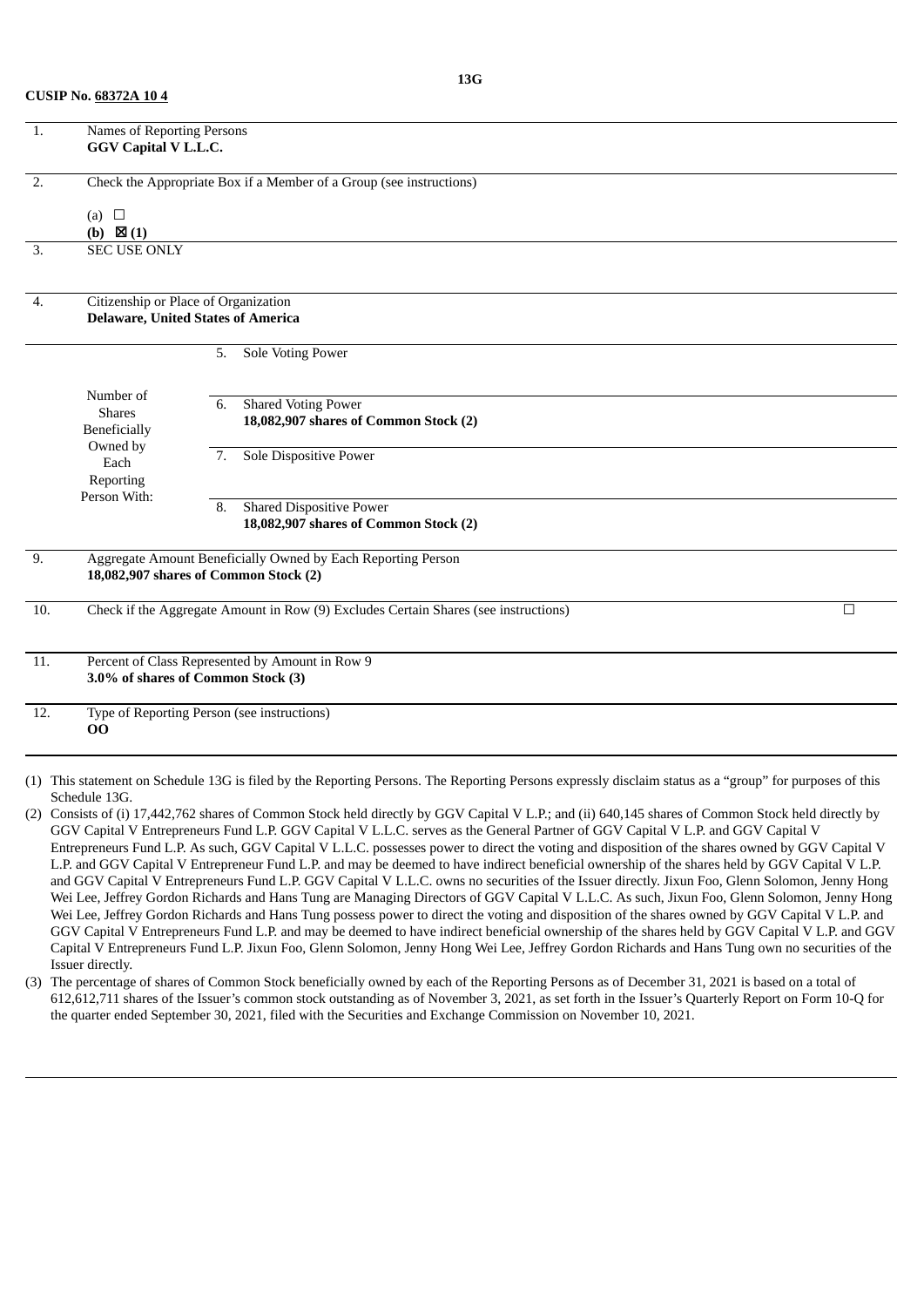| $\overline{1}$ .  | Names of Reporting Persons<br><b>GGV Capital Select L.P.</b> |                                                                                                                                                         |        |
|-------------------|--------------------------------------------------------------|---------------------------------------------------------------------------------------------------------------------------------------------------------|--------|
| $\overline{2}$ .  |                                                              | Check the Appropriate Box if a Member of a Group (see instructions)                                                                                     |        |
|                   |                                                              |                                                                                                                                                         |        |
|                   | (a) $\Box$<br>(b) $\boxtimes$ (1)                            |                                                                                                                                                         |        |
| 3.                | <b>SEC USE ONLY</b>                                          |                                                                                                                                                         |        |
|                   |                                                              |                                                                                                                                                         |        |
| 4.                | Citizenship or Place of Organization                         |                                                                                                                                                         |        |
|                   |                                                              | <b>Delaware, United States of America</b>                                                                                                               |        |
|                   |                                                              | Sole Voting Power<br>5.                                                                                                                                 |        |
|                   |                                                              |                                                                                                                                                         |        |
|                   | Number of                                                    | <b>Shared Voting Power</b><br>6.                                                                                                                        |        |
|                   | <b>Shares</b>                                                | 7,330,756 shares of Common Stock (2)                                                                                                                    |        |
|                   | Beneficially<br>Owned by                                     |                                                                                                                                                         |        |
|                   | Each                                                         | <b>Sole Dispositive Power</b><br>7.                                                                                                                     |        |
|                   | Reporting                                                    |                                                                                                                                                         |        |
|                   | Person With:                                                 | <b>Shared Dispositive Power</b><br>8.                                                                                                                   |        |
|                   |                                                              | 7,330,756 shares of Common Stock (2)                                                                                                                    |        |
| 9.                |                                                              | Aggregate Amount Beneficially Owned by Each Reporting Person                                                                                            |        |
|                   |                                                              | 7,330,756 shares of Common Stock (2)                                                                                                                    |        |
| 10.               |                                                              | Check if the Aggregate Amount in Row (9) Excludes Certain Shares (see instructions)                                                                     | $\Box$ |
|                   |                                                              |                                                                                                                                                         |        |
| $\overline{11}$ . |                                                              | Percent of Class Represented by Amount in Row 9                                                                                                         |        |
|                   |                                                              | 1.2% of shares of Common Stock (3)                                                                                                                      |        |
| 12.               |                                                              | Type of Reporting Person (see instructions)                                                                                                             |        |
|                   | ${\bf P}{\bf N}$                                             |                                                                                                                                                         |        |
|                   |                                                              |                                                                                                                                                         |        |
|                   |                                                              | (1) This statement on Schedule 13G is filed by the Reporting Persons. The Reporting Persons expressly disclaim status as a "group" for purposes of this |        |
|                   | Schedule 13G.                                                |                                                                                                                                                         |        |

(2) The shares are held directly by GGV Capital Select L.P. GGV Capital Select L.L.C. serves as the General Partner of GGV Capital Select L.P. As such, GGV Capital Select L.L.C. possesses power to direct the voting and disposition of the shares owned by GGV Capital Select L.P. and may be deemed to have indirect beneficial ownership of the shares held by GGV Capital Select L.P. GGV Capital Select L.L.C. owns no securities of the Issuer directly. Jixun Foo, Glenn Solomon, Jenny Hong Wei Lee, Jeffrey Gordon Richards and Hans Tung are Managing Directors of GGV Capital Select L.L.C. As such, Jixun Foo, Glenn Solomon, Jenny Hong Wei Lee, Jeffrey Gordon Richards and Hans Tung possess power to direct the voting and disposition of the shares owned by GGV Capital Select L.P. and may be deemed to have indirect beneficial ownership of the shares held by GGV Capital Select L.P. Jixun Foo, Glenn Solomon, Jenny Hong Wei Lee, Jeffrey Gordon Richards and Hans Tung own no securities of the Issuer directly.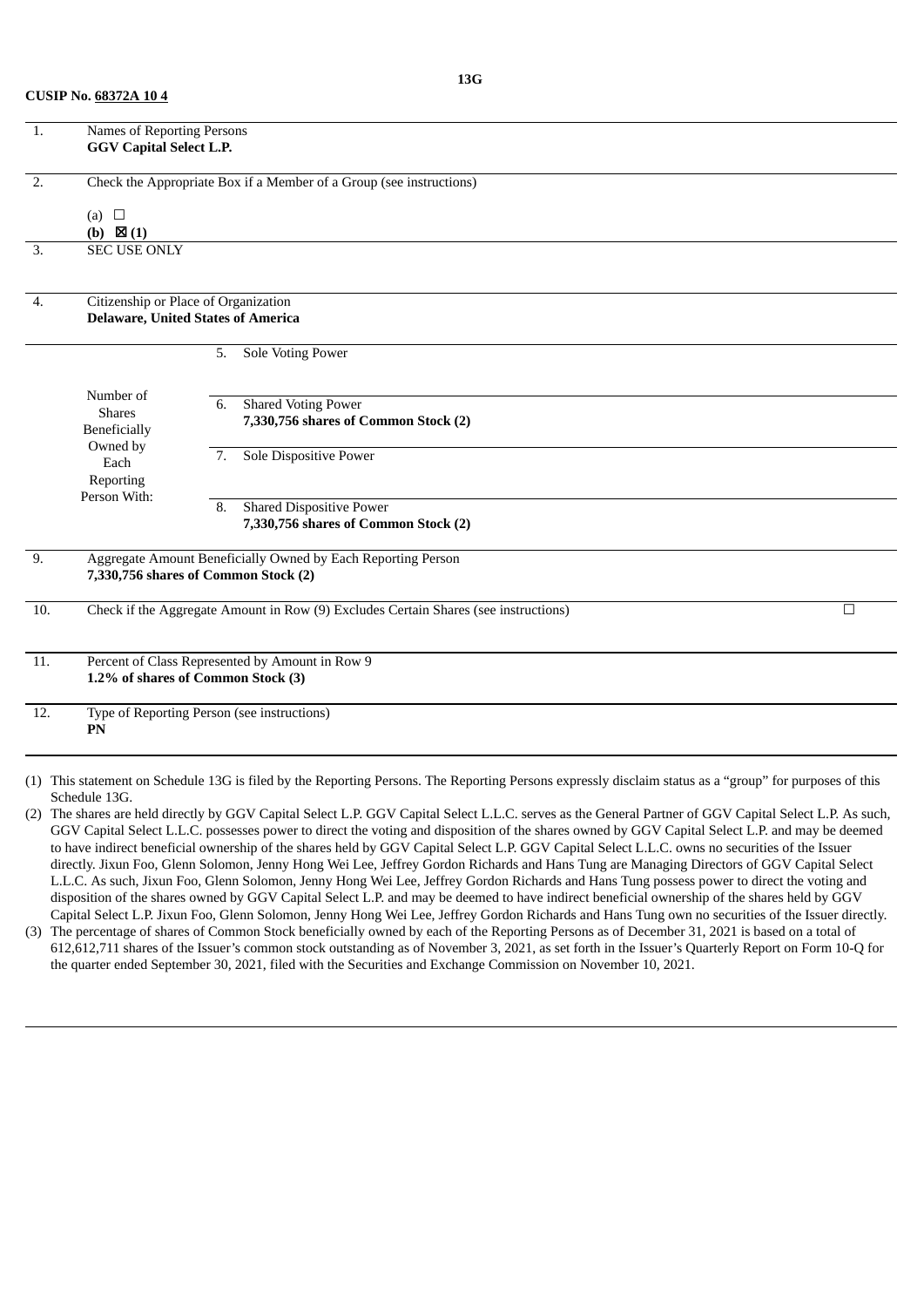| $\overline{1}$ .  | Names of Reporting Persons                        |    |                                                                                                                                                        |        |
|-------------------|---------------------------------------------------|----|--------------------------------------------------------------------------------------------------------------------------------------------------------|--------|
|                   | GGV Capital Select L.L.C.                         |    |                                                                                                                                                        |        |
| $\overline{2}$ .  |                                                   |    | Check the Appropriate Box if a Member of a Group (see instructions)                                                                                    |        |
|                   | (a) $\Box$                                        |    |                                                                                                                                                        |        |
|                   | (b) $\boxtimes$ (1)                               |    |                                                                                                                                                        |        |
| 3.                | <b>SEC USE ONLY</b>                               |    |                                                                                                                                                        |        |
|                   |                                                   |    |                                                                                                                                                        |        |
| $\overline{4}$ .  | Citizenship or Place of Organization              |    |                                                                                                                                                        |        |
|                   | <b>Delaware, United States of America</b>         |    |                                                                                                                                                        |        |
|                   |                                                   | 5. | Sole Voting Power                                                                                                                                      |        |
|                   | Number of                                         |    |                                                                                                                                                        |        |
|                   | <b>Shares</b>                                     | 6. | <b>Shared Voting Power</b>                                                                                                                             |        |
|                   | Beneficially                                      |    | 7,330,756 shares of Common Stock (2)                                                                                                                   |        |
|                   | Owned by<br>Each                                  | 7. | Sole Dispositive Power                                                                                                                                 |        |
|                   | Reporting                                         |    |                                                                                                                                                        |        |
|                   | Person With:                                      | 8. | <b>Shared Dispositive Power</b>                                                                                                                        |        |
|                   |                                                   |    | 7,330,756 shares of Common Stock (2)                                                                                                                   |        |
| 9.                |                                                   |    | Aggregate Amount Beneficially Owned by Each Reporting Person                                                                                           |        |
|                   | 7,330,756 shares of Common Stock (2)              |    |                                                                                                                                                        |        |
| 10.               |                                                   |    | Check if the Aggregate Amount in Row (9) Excludes Certain Shares (see instructions)                                                                    | $\Box$ |
| 11.               |                                                   |    | Percent of Class Represented by Amount in Row 9                                                                                                        |        |
|                   | 1.2% of shares of Common Stock (3)                |    |                                                                                                                                                        |        |
| $\overline{12}$ . | Type of Reporting Person (see instructions)<br>00 |    |                                                                                                                                                        |        |
|                   |                                                   |    | 1) This statement on Schedule 13G is filed by the Reporting Persons. The Reporting Persons expressly disclaim status as a "group" for purposes of this |        |

(1) This statement on Schedule 13G is filed by the Reporting Persons. The Reporting Persons expressly disclaim status as a "group" for purposes of this Schedule 13G.

(2) The shares are held directly by GGV Capital Select L.P. GGV Capital Select L.L.C. serves as the General Partner of GGV Capital Select L.P. As such, GGV Capital Select L.L.C. possesses power to direct the voting and disposition of the shares owned by GGV Capital Select L.P. and may be deemed to have indirect beneficial ownership of the shares held by GGV Capital Select L.P. GGV Capital Select L.L.C. owns no securities of the Issuer directly. Jixun Foo, Glenn Solomon, Jenny Hong Wei Lee, Jeffrey Gordon Richards and Hans Tung are Managing Directors of GGV Capital Select L.L.C. As such, Jixun Foo, Glenn Solomon, Jenny Hong Wei Lee, Jeffrey Gordon Richards and Hans Tung possess power to direct the voting and disposition of the shares owned by GGV Capital Select L.P. and may be deemed to have indirect beneficial ownership of the shares held by GGV Capital Select L.P. Jixun Foo, Glenn Solomon, Jenny Hong Wei Lee, Jeffrey Gordon Richards and Hans Tung own no securities of the Issuer directly.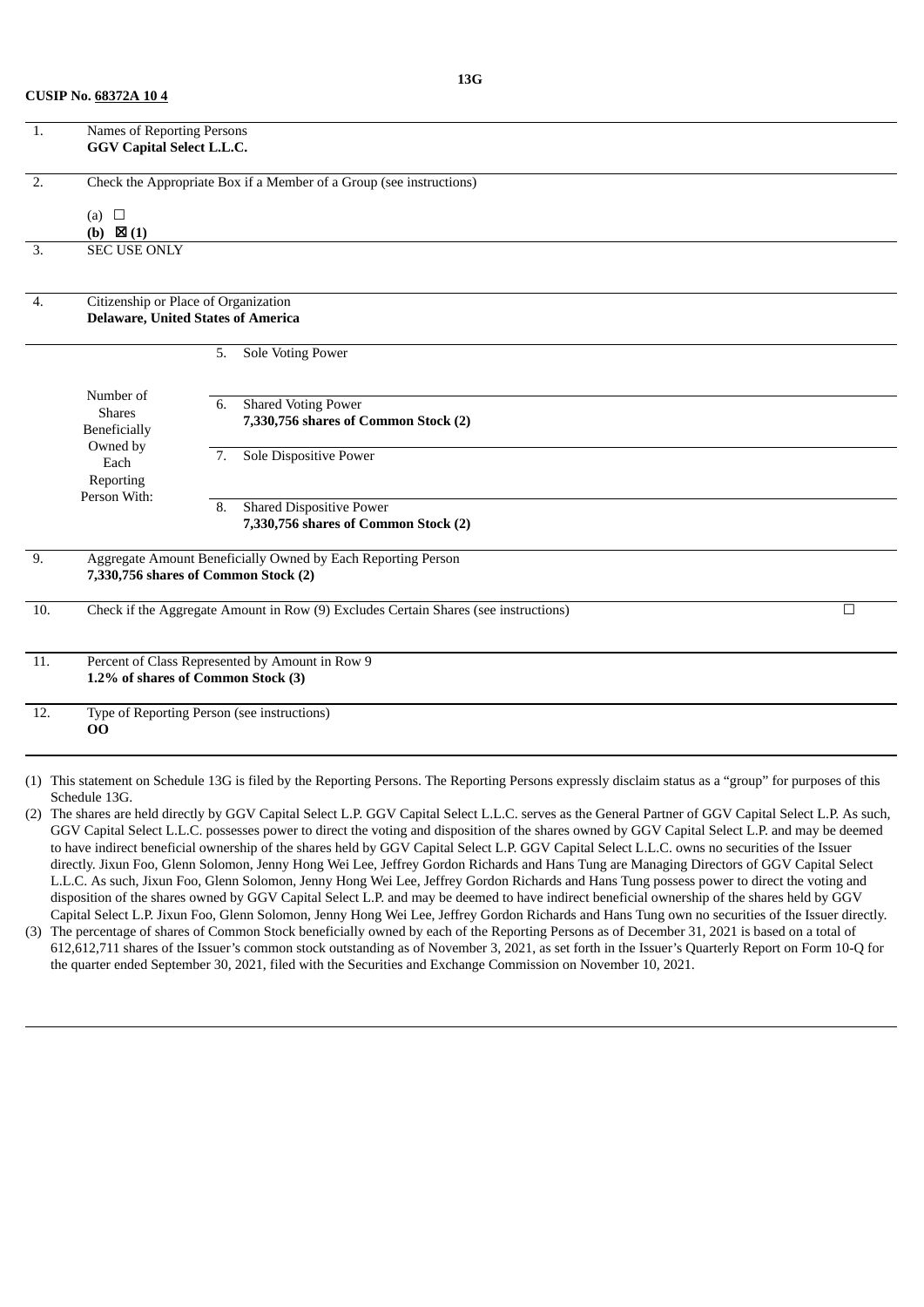| <b>CUSIP No. 68372A 104</b> |  |
|-----------------------------|--|
|-----------------------------|--|

| 1.               | Names of Reporting Persons<br><b>Jixun Foo</b>           |                                                                                                       |        |
|------------------|----------------------------------------------------------|-------------------------------------------------------------------------------------------------------|--------|
| $\overline{2}$ . |                                                          | Check the Appropriate Box if a Member of a Group (see instructions)                                   |        |
|                  | (a) $\Box$<br>(b) $\boxtimes$ (1)                        |                                                                                                       |        |
| 3.               | <b>SEC USE ONLY</b>                                      |                                                                                                       |        |
| 4.               | Citizenship or Place of Organization<br><b>Singapore</b> |                                                                                                       |        |
|                  |                                                          | Sole Voting Power<br>5.                                                                               |        |
|                  | Number of<br><b>Shares</b><br>Beneficially<br>Owned by   | <b>Shared Voting Power</b><br>6.<br>25,413,663 shares of Common Stock (2)                             |        |
|                  | Each<br>Reporting<br>Person With:                        | <b>Sole Dispositive Power</b><br>7.                                                                   |        |
|                  |                                                          | <b>Shared Dispositive Power</b><br>8.<br>25,413,663 shares of Common Stock (2)                        |        |
| 9.               |                                                          | Aggregate Amount Beneficially Owned by Each Reporting Person<br>25,413,663 shares of Common Stock (2) |        |
| 10.              |                                                          | Check if the Aggregate Amount in Row (9) Excludes Certain Shares (see instructions)                   | $\Box$ |
| 11.              |                                                          | Percent of Class Represented by Amount in Row 9<br>4.1% of shares of Common Stock (3)                 |        |
| 12.              | IN                                                       | Type of Reporting Person (see instructions)                                                           |        |
|                  |                                                          |                                                                                                       |        |

- (1) This statement on Schedule 13G is filed by the Reporting Persons. The Reporting Persons expressly disclaim status as a "group" for purposes of this Schedule 13G.
- (2) Consists of (i) 17,442,762 shares of Common Stock held directly by GGV Capital V L.P.; (ii) 640,145 shares of Common Stock held directly by GGV Capital V Entrepreneurs Fund L.P.; and (iii) 7,330,756 shares of Common Stock held directly by GGV Capital Select L.P. GGV Capital V L.L.C. serves as the General Partner of GGV Capital V L.P. and GGV Capital V Entrepreneurs Fund L.P. As such, GGV Capital V L.L.C. possesses power to direct the voting and disposition of the shares owned by GGV Capital V L.P. and GGV Capital V Entrepreneurs Fund L.P. and may be deemed to have indirect beneficial ownership of the shares held by GGV Capital V L.P. and GGV Capital V Entrepreneurs Fund L.P. GGV Capital V L.L.C. owns no securities of the Issuer directly. Jixun Foo, Glenn Solomon, Jenny Hong Wei Lee, Jeffrey Gordon Richards and Hans Tung are Managing Directors of GGV Capital V L.L.C. As such, Jixun Foo, Glenn Solomon, Jenny Hong Wei Lee, Jeffrey Gordon Richards and Hans Tung possess power to direct the voting and disposition of the shares owned by GGV Capital V L.P. and GGV Capital V Entrepreneurs Fund L.P. and may be deemed to have indirect beneficial ownership of the shares held by GGV Capital V L.P. and GGV Capital V Entrepreneurs Fund L.P. GGV Capital Select L.L.C. serves as the General Partner of GGV Capital Select L.P. As such, GGV Capital Select L.L.C. possesses power to direct the voting and disposition of the shares owned by GGV Capital Select L.P. and may be deemed to have indirect beneficial ownership of the shares held by GGV Capital Select L.P. GGV Capital Select L.L.C. owns no securities of the Issuer directly. Jixun Foo, Glenn Solomon, Jenny Hong Wei Lee, Jeffrey Gordon Richards and Hans Tung are Managing Directors of GGV Capital Select L.L.C. As such, Jixun Foo, Glenn Solomon, Jenny Hong Wei Lee, Jeffrey Gordon Richards and Hans Tung possess power to direct the voting and disposition of the shares owned by GGV Capital Select L.P. and may be deemed to have indirect beneficial ownership of the shares held by GGV Capital Select L.P. Jixun Foo, Glenn Solomon, Jenny Hong Wei Lee, Jeffrey Gordon Richards and Hans Tung own no securities of the Issuer directly.
- (3) The percentage of shares of Common Stock beneficially owned by each of the Reporting Persons as of December 31, 2021 is based on a total of 612,612,711 shares of the Issuer's common stock outstanding as of November 3, 2021, as set forth in the Issuer's Quarterly Report on Form 10-Q for the quarter ended September 30, 2021, filed with the Securities and Exchange Commission on November 10, 2021.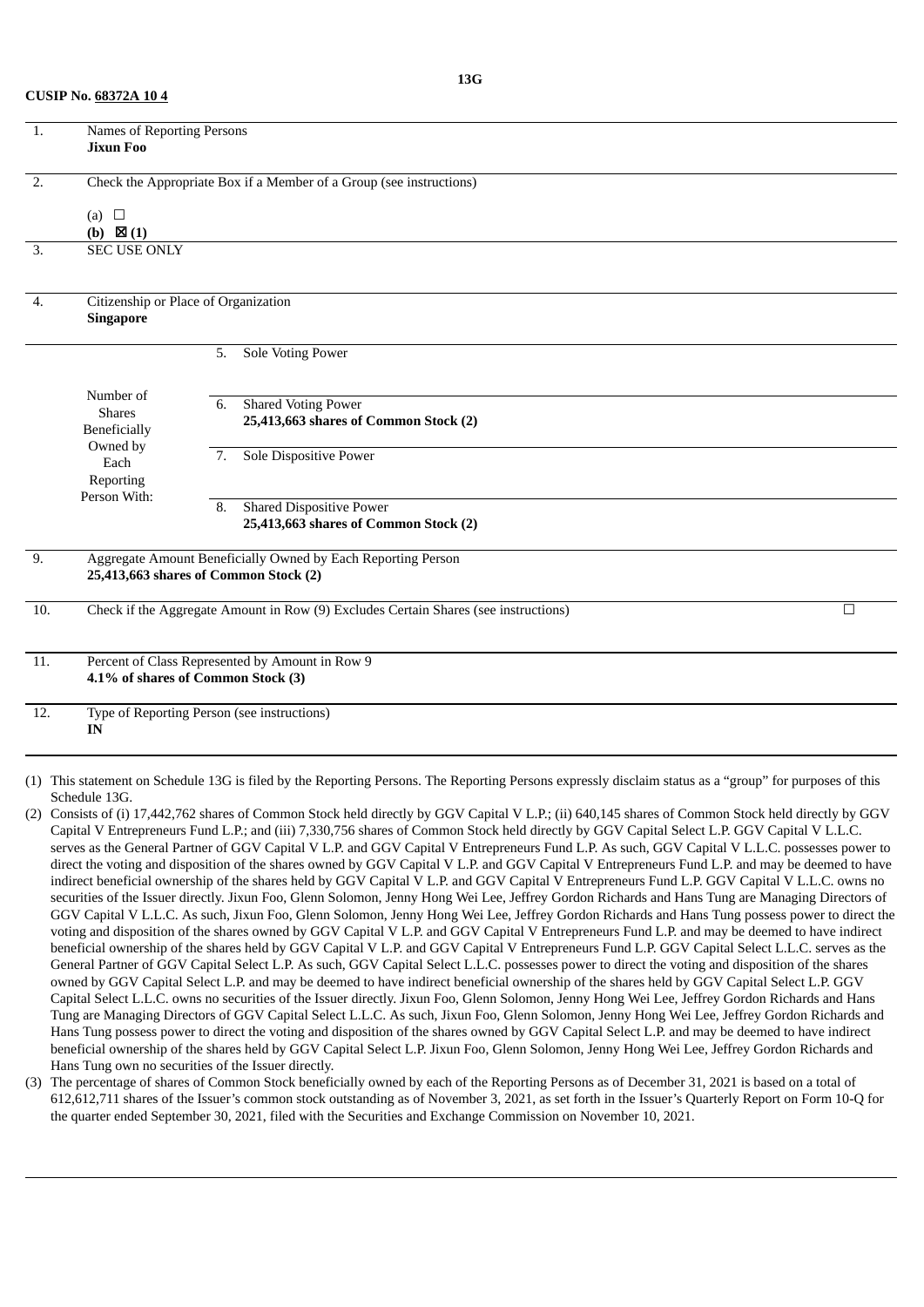| <b>CUSIP No. 68372A 104</b> |  |
|-----------------------------|--|
|-----------------------------|--|

| 1.               | Names of Reporting Persons<br><b>Glenn Solomon</b>                      |                                                                                                       |        |
|------------------|-------------------------------------------------------------------------|-------------------------------------------------------------------------------------------------------|--------|
| $\overline{2}$ . | (a) $\square$<br>(b) $\boxtimes$ (1)                                    | Check the Appropriate Box if a Member of a Group (see instructions)                                   |        |
| 3.               | <b>SEC USE ONLY</b>                                                     |                                                                                                       |        |
| 4.               | Citizenship or Place of Organization<br><b>United States of America</b> |                                                                                                       |        |
|                  |                                                                         | Sole Voting Power<br>5.                                                                               |        |
|                  | Number of<br><b>Shares</b><br>Beneficially<br>Owned by                  | <b>Shared Voting Power</b><br>6.<br>25,413,663 shares of Common Stock (2)                             |        |
|                  | Each<br>Reporting<br>Person With:                                       | Sole Dispositive Power<br>7.                                                                          |        |
|                  |                                                                         | <b>Shared Dispositive Power</b><br>8.<br>25,413,663 shares of Common Stock (2)                        |        |
| 9.               |                                                                         | Aggregate Amount Beneficially Owned by Each Reporting Person<br>25,413,663 shares of Common Stock (2) |        |
| 10.              |                                                                         | Check if the Aggregate Amount in Row (9) Excludes Certain Shares (see instructions)                   | $\Box$ |
| 11.              | 4.1% of shares of Common Stock (3)                                      | Percent of Class Represented by Amount in Row 9                                                       |        |
| 12.              | $\mathbf{IN}$                                                           | Type of Reporting Person (see instructions)                                                           |        |
|                  |                                                                         |                                                                                                       |        |

- (1) This statement on Schedule 13G is filed by the Reporting Persons. The Reporting Persons expressly disclaim status as a "group" for purposes of this Schedule 13G.
- (2) Consists of (i) 17,442,762 shares of Common Stock held directly by GGV Capital V L.P.; (ii) 640,145 shares of Common Stock held directly by GGV Capital V Entrepreneurs Fund L.P.; and (iii) 7,330,756 shares of Common Stock held directly by GGV Capital Select L.P. GGV Capital V L.L.C. serves as the General Partner of GGV Capital V L.P. and GGV Capital V Entrepreneurs Fund L.P. As such, GGV Capital V L.L.C. possesses power to direct the voting and disposition of the shares owned by GGV Capital V L.P. and GGV Capital V Entrepreneurs Fund L.P. and may be deemed to have indirect beneficial ownership of the shares held by GGV Capital V L.P. and GGV Capital V Entrepreneurs Fund L.P. GGV Capital V L.L.C. owns no securities of the Issuer directly. Jixun Foo, Glenn Solomon, Jenny Hong Wei Lee, Jeffrey Gordon Richards and Hans Tung are Managing Directors of GGV Capital V L.L.C. As such, Jixun Foo, Glenn Solomon, Jenny Hong Wei Lee, Jeffrey Gordon Richards and Hans Tung possess power to direct the voting and disposition of the shares owned by GGV Capital V L.P. and GGV Capital V Entrepreneurs Fund L.P. and may be deemed to have indirect beneficial ownership of the shares held by GGV Capital V L.P. and GGV Capital V Entrepreneurs Fund L.P. GGV Capital Select L.L.C. serves as the General Partner of GGV Capital Select L.P. As such, GGV Capital Select L.L.C. possesses power to direct the voting and disposition of the shares owned by GGV Capital Select L.P. and may be deemed to have indirect beneficial ownership of the shares held by GGV Capital Select L.P. GGV Capital Select L.L.C. owns no securities of the Issuer directly. Jixun Foo, Glenn Solomon, Jenny Hong Wei Lee, Jeffrey Gordon Richards and Hans Tung are Managing Directors of GGV Capital Select L.L.C. As such, Jixun Foo, Glenn Solomon, Jenny Hong Wei Lee, Jeffrey Gordon Richards and Hans Tung possess power to direct the voting and disposition of the shares owned by GGV Capital Select L.P. and may be deemed to have indirect beneficial ownership of the shares held by GGV Capital Select L.P. Jixun Foo, Glenn Solomon, Jenny Hong Wei Lee, Jeffrey Gordon Richards and Hans Tung own no securities of the Issuer directly.
- (3) The percentage of shares of Common Stock beneficially owned by each of the Reporting Persons as of December 31, 2021 is based on a total of 612,612,711 shares of the Issuer's common stock outstanding as of November 3, 2021, as set forth in the Issuer's Quarterly Report on Form 10-Q for the quarter ended September 30, 2021, filed with the Securities and Exchange Commission on November 10, 2021.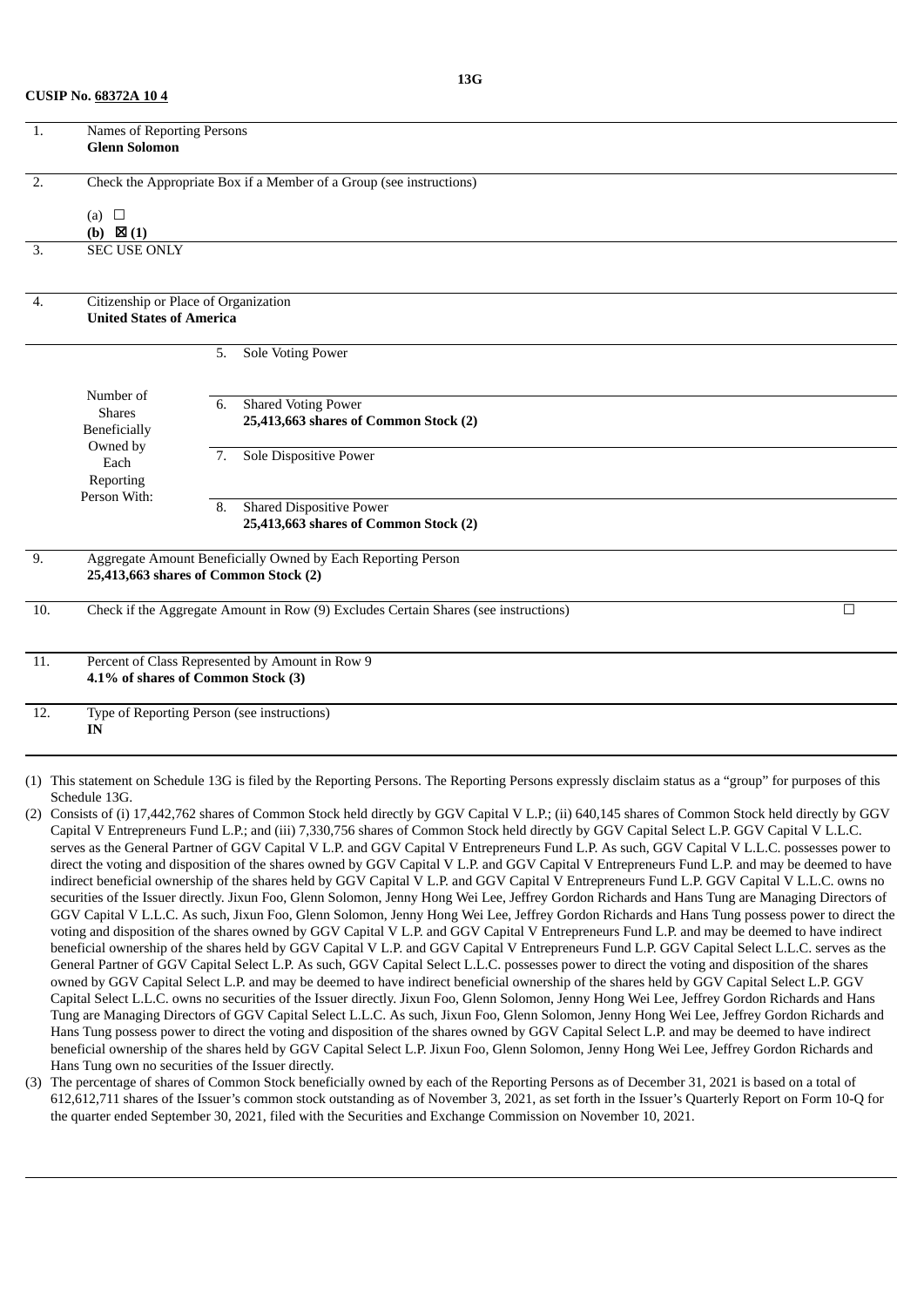|  | <b>CUSIP No. 68372A 104</b> |
|--|-----------------------------|
|--|-----------------------------|

| 1.                | Names of Reporting Persons<br>Jenny Hong Wei Lee         |    |                                                                                     |        |
|-------------------|----------------------------------------------------------|----|-------------------------------------------------------------------------------------|--------|
| $\overline{2}$ .  | (a) $\square$<br>(b) $\boxtimes$ (1)                     |    | Check the Appropriate Box if a Member of a Group (see instructions)                 |        |
| 3.                | <b>SEC USE ONLY</b>                                      |    |                                                                                     |        |
| 4.                | Citizenship or Place of Organization<br><b>Singapore</b> |    |                                                                                     |        |
|                   |                                                          | 5. | <b>Sole Voting Power</b>                                                            |        |
|                   | Number of<br><b>Shares</b><br>Beneficially<br>Owned by   | 6. | <b>Shared Voting Power</b><br>25,413,663 shares of Common Stock (2)                 |        |
|                   | Each<br>Reporting<br>Person With:                        | 7. | Sole Dispositive Power                                                              |        |
|                   |                                                          | 8. | <b>Shared Dispositive Power</b><br>25,413,663 shares of Common Stock (2)            |        |
| $\overline{9}$ .  | 25,413,663 shares of Common Stock (2)                    |    | Aggregate Amount Beneficially Owned by Each Reporting Person                        |        |
| 10.               |                                                          |    | Check if the Aggregate Amount in Row (9) Excludes Certain Shares (see instructions) | $\Box$ |
| 11.               | 4.1% of shares of Common Stock (3)                       |    | Percent of Class Represented by Amount in Row 9                                     |        |
| $\overline{12}$ . | Type of Reporting Person (see instructions)<br>IN        |    |                                                                                     |        |
|                   |                                                          |    |                                                                                     |        |

- (1) This statement on Schedule 13G is filed by the Reporting Persons. The Reporting Persons expressly disclaim status as a "group" for purposes of this Schedule 13G.
- (2) Consists of (i) 17,442,762 shares of Common Stock held directly by GGV Capital V L.P.; (ii) 640,145 shares of Common Stock held directly by GGV Capital V Entrepreneurs Fund L.P.; and (iii) 7,330,756 shares of Common Stock held directly by GGV Capital Select L.P. GGV Capital V L.L.C. serves as the General Partner of GGV Capital V L.P. and GGV Capital V Entrepreneurs Fund L.P. As such, GGV Capital V L.L.C. possesses power to direct the voting and disposition of the shares owned by GGV Capital V L.P. and GGV Capital V Entrepreneurs Fund L.P. and may be deemed to have indirect beneficial ownership of the shares held by GGV Capital V L.P. and GGV Capital V Entrepreneurs Fund L.P. GGV Capital V L.L.C. owns no securities of the Issuer directly. Jixun Foo, Glenn Solomon, Jenny Hong Wei Lee, Jeffrey Gordon Richards and Hans Tung are Managing Directors of GGV Capital V L.L.C. As such, Jixun Foo, Glenn Solomon, Jenny Hong Wei Lee, Jeffrey Gordon Richards and Hans Tung possess power to direct the voting and disposition of the shares owned by GGV Capital V L.P. and GGV Capital V Entrepreneurs Fund L.P. and may be deemed to have indirect beneficial ownership of the shares held by GGV Capital V L.P. and GGV Capital V Entrepreneurs Fund L.P. GGV Capital Select L.L.C. serves as the General Partner of GGV Capital Select L.P. As such, GGV Capital Select L.L.C. possesses power to direct the voting and disposition of the shares owned by GGV Capital Select L.P. and may be deemed to have indirect beneficial ownership of the shares held by GGV Capital Select L.P. GGV Capital Select L.L.C. owns no securities of the Issuer directly. Jixun Foo, Glenn Solomon, Jenny Hong Wei Lee, Jeffrey Gordon Richards and Hans Tung are Managing Directors of GGV Capital Select L.L.C. As such, Jixun Foo, Glenn Solomon, Jenny Hong Wei Lee, Jeffrey Gordon Richards and Hans Tung possess power to direct the voting and disposition of the shares owned by GGV Capital Select L.P. and may be deemed to have indirect beneficial ownership of the shares held by GGV Capital Select L.P. Jixun Foo, Glenn Solomon, Jenny Hong Wei Lee, Jeffrey Gordon Richards and Hans Tung own no securities of the Issuer directly.
- (3) The percentage of shares of Common Stock beneficially owned by each of the Reporting Persons as of December 31, 2021 is based on a total of 612,612,711 shares of the Issuer's common stock outstanding as of November 3, 2021, as set forth in the Issuer's Quarterly Report on Form 10-Q for the quarter ended September 30, 2021, filed with the Securities and Exchange Commission on November 10, 2021.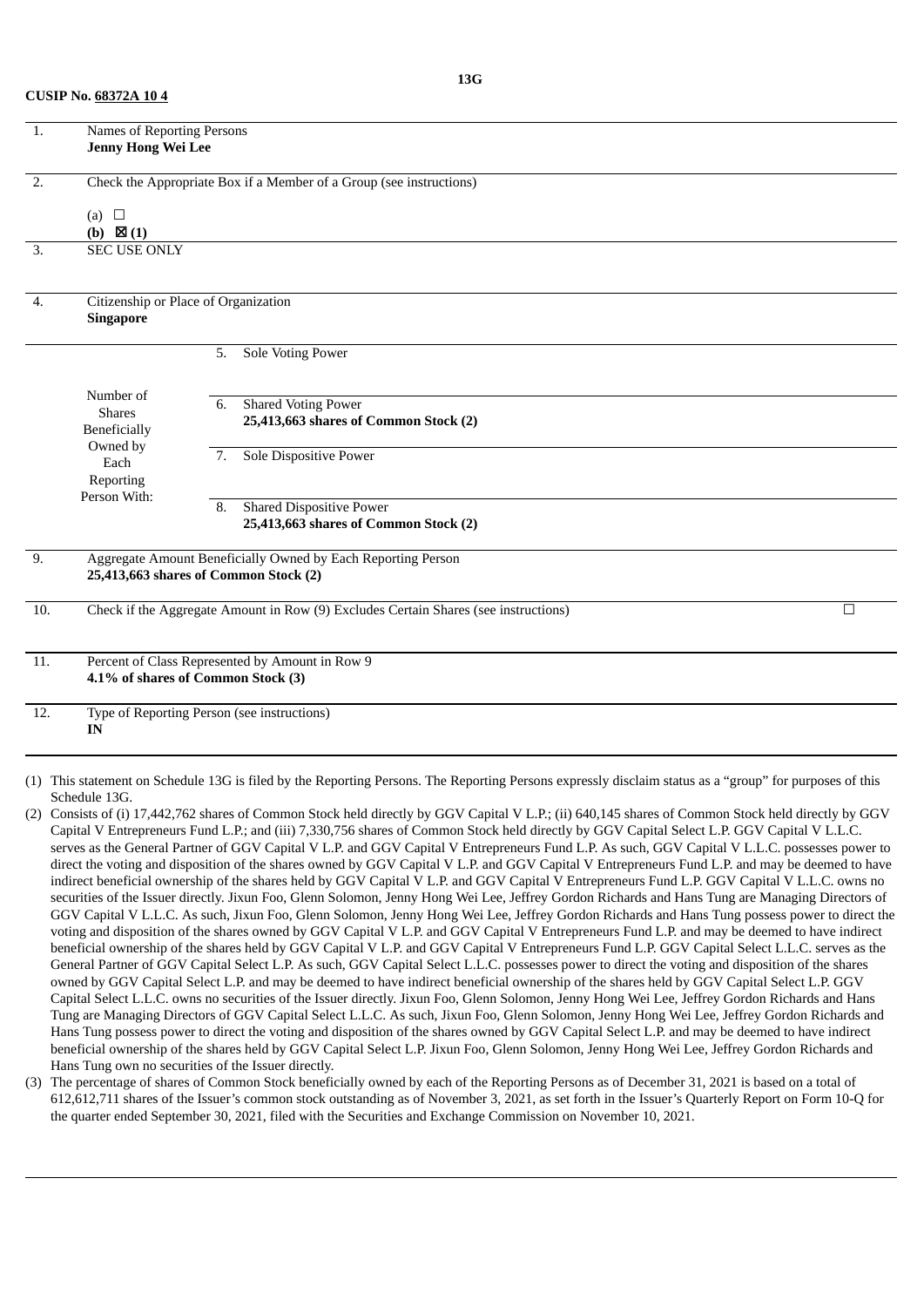|  | <b>CUSIP No. 68372A 104</b> |
|--|-----------------------------|
|--|-----------------------------|

| 1.                | Names of Reporting Persons<br><b>Jeffrey Gordon Richards</b>        |    |                                                                                     |        |  |  |  |  |
|-------------------|---------------------------------------------------------------------|----|-------------------------------------------------------------------------------------|--------|--|--|--|--|
|                   |                                                                     |    |                                                                                     |        |  |  |  |  |
|                   |                                                                     |    |                                                                                     |        |  |  |  |  |
| 2.                | Check the Appropriate Box if a Member of a Group (see instructions) |    |                                                                                     |        |  |  |  |  |
|                   |                                                                     |    |                                                                                     |        |  |  |  |  |
|                   | $\Box$<br>(a)<br>(b) $\boxtimes$ (1)                                |    |                                                                                     |        |  |  |  |  |
| 3.                | <b>SEC USE ONLY</b>                                                 |    |                                                                                     |        |  |  |  |  |
|                   |                                                                     |    |                                                                                     |        |  |  |  |  |
|                   |                                                                     |    |                                                                                     |        |  |  |  |  |
| 4.                | Citizenship or Place of Organization                                |    |                                                                                     |        |  |  |  |  |
|                   | <b>United States of America</b>                                     |    |                                                                                     |        |  |  |  |  |
|                   |                                                                     |    |                                                                                     |        |  |  |  |  |
|                   |                                                                     | 5. | Sole Voting Power                                                                   |        |  |  |  |  |
|                   |                                                                     |    |                                                                                     |        |  |  |  |  |
|                   | Number of                                                           | 6. | <b>Shared Voting Power</b>                                                          |        |  |  |  |  |
|                   | <b>Shares</b>                                                       |    | 25,413,663 shares of Common Stock (2)                                               |        |  |  |  |  |
|                   | Beneficially<br>Owned by                                            |    |                                                                                     |        |  |  |  |  |
|                   | Each                                                                | 7. | <b>Sole Dispositive Power</b>                                                       |        |  |  |  |  |
|                   | Reporting                                                           |    |                                                                                     |        |  |  |  |  |
|                   | Person With:                                                        | 8. | <b>Shared Dispositive Power</b>                                                     |        |  |  |  |  |
|                   |                                                                     |    | 25,413,663 shares of Common Stock (2)                                               |        |  |  |  |  |
|                   |                                                                     |    |                                                                                     |        |  |  |  |  |
| 9.                |                                                                     |    | Aggregate Amount Beneficially Owned by Each Reporting Person                        |        |  |  |  |  |
|                   | 25,413,663 shares of Common Stock (2)                               |    |                                                                                     |        |  |  |  |  |
|                   |                                                                     |    |                                                                                     |        |  |  |  |  |
| 10.               |                                                                     |    | Check if the Aggregate Amount in Row (9) Excludes Certain Shares (see instructions) | $\Box$ |  |  |  |  |
|                   |                                                                     |    |                                                                                     |        |  |  |  |  |
| $\overline{11}$ . | Percent of Class Represented by Amount in Row 9                     |    |                                                                                     |        |  |  |  |  |
|                   | 4.1% of shares of Common Stock (3)                                  |    |                                                                                     |        |  |  |  |  |
|                   |                                                                     |    |                                                                                     |        |  |  |  |  |
| 12.               | Type of Reporting Person (see instructions)                         |    |                                                                                     |        |  |  |  |  |
|                   | IN                                                                  |    |                                                                                     |        |  |  |  |  |
|                   |                                                                     |    |                                                                                     |        |  |  |  |  |

- (1) This statement on Schedule 13G is filed by the Reporting Persons. The Reporting Persons expressly disclaim status as a "group" for purposes of this Schedule 13G.
- (2) Consists of (i) 17,442,762 shares of Common Stock held directly by GGV Capital V L.P.; (ii) 640,145 shares of Common Stock held directly by GGV Capital V Entrepreneurs Fund L.P.; and (iii) 7,330,756 shares of Common Stock held directly by GGV Capital Select L.P. GGV Capital V L.L.C. serves as the General Partner of GGV Capital V L.P. and GGV Capital V Entrepreneurs Fund L.P. As such, GGV Capital V L.L.C. possesses power to direct the voting and disposition of the shares owned by GGV Capital V L.P. and GGV Capital V Entrepreneurs Fund L.P. and may be deemed to have indirect beneficial ownership of the shares held by GGV Capital V L.P. and GGV Capital V Entrepreneurs Fund L.P. GGV Capital V L.L.C. owns no securities of the Issuer directly. Jixun Foo, Glenn Solomon, Jenny Hong Wei Lee, Jeffrey Gordon Richards and Hans Tung are Managing Directors of GGV Capital V L.L.C. As such, Jixun Foo, Glenn Solomon, Jenny Hong Wei Lee, Jeffrey Gordon Richards and Hans Tung possess power to direct the voting and disposition of the shares owned by GGV Capital V L.P. and GGV Capital V Entrepreneurs Fund L.P. and may be deemed to have indirect beneficial ownership of the shares held by GGV Capital V L.P. and GGV Capital V Entrepreneurs Fund L.P. GGV Capital Select L.L.C. serves as the General Partner of GGV Capital Select L.P. As such, GGV Capital Select L.L.C. possesses power to direct the voting and disposition of the shares owned by GGV Capital Select L.P. and may be deemed to have indirect beneficial ownership of the shares held by GGV Capital Select L.P. GGV Capital Select L.L.C. owns no securities of the Issuer directly. Jixun Foo, Glenn Solomon, Jenny Hong Wei Lee, Jeffrey Gordon Richards and Hans Tung are Managing Directors of GGV Capital Select L.L.C. As such, Jixun Foo, Glenn Solomon, Jenny Hong Wei Lee, Jeffrey Gordon Richards and Hans Tung possess power to direct the voting and disposition of the shares owned by GGV Capital Select L.P. and may be deemed to have indirect beneficial ownership of the shares held by GGV Capital Select L.P. Jixun Foo, Glenn Solomon, Jenny Hong Wei Lee, Jeffrey Gordon Richards and Hans Tung own no securities of the Issuer directly.
- (3) The percentage of shares of Common Stock beneficially owned by each of the Reporting Persons as of December 31, 2021 is based on a total of 612,612,711 shares of the Issuer's common stock outstanding as of November 3, 2021, as set forth in the Issuer's Quarterly Report on Form 10-Q for the quarter ended September 30, 2021, filed with the Securities and Exchange Commission on November 10, 2021.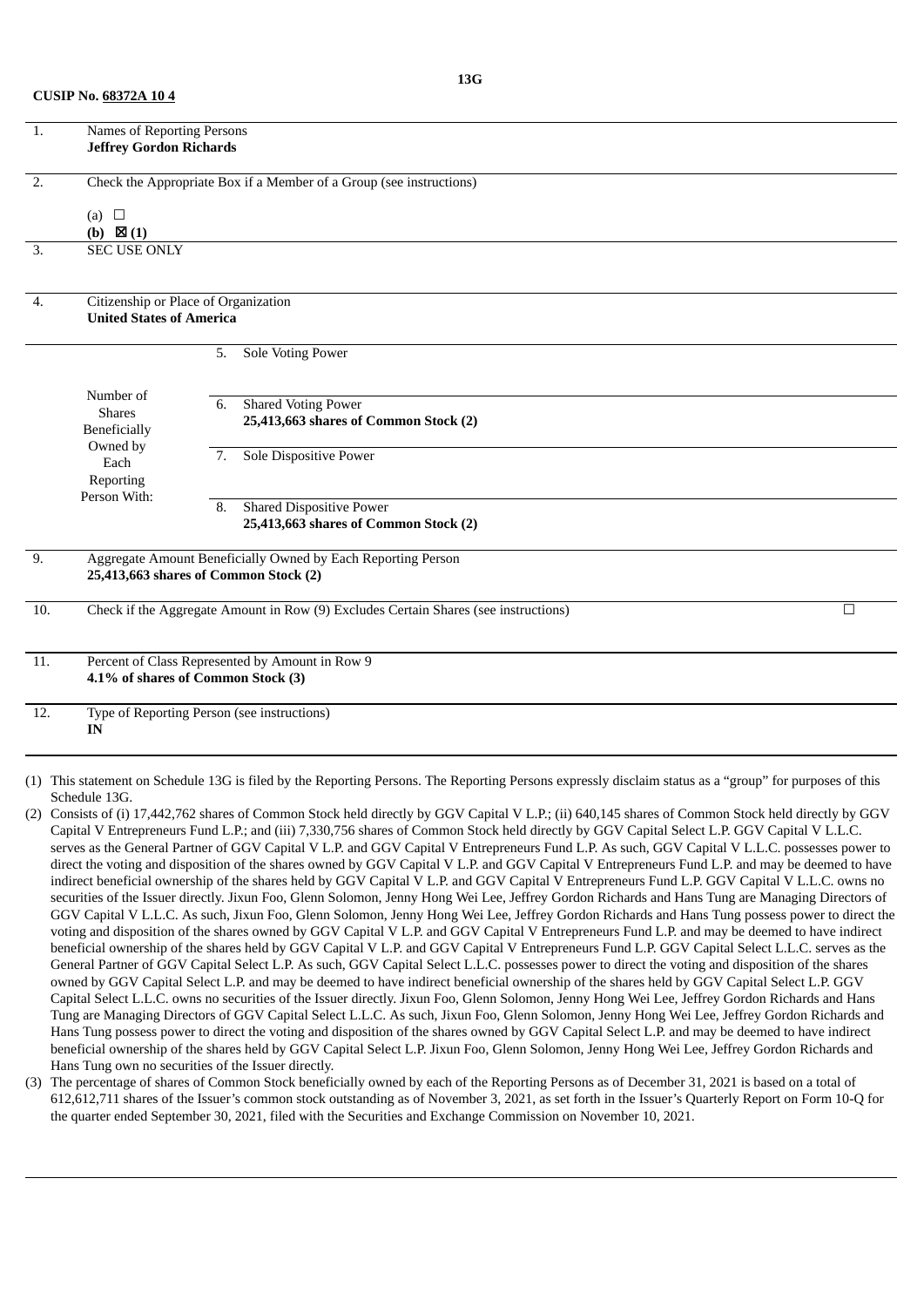**CUSIP No. 68372A 10 4**

| 1.                                                                                         | Names of Reporting Persons                                          |                                       |  |  |  |  |  |
|--------------------------------------------------------------------------------------------|---------------------------------------------------------------------|---------------------------------------|--|--|--|--|--|
|                                                                                            | <b>Hans Tung</b>                                                    |                                       |  |  |  |  |  |
| $\overline{2}$ .                                                                           |                                                                     |                                       |  |  |  |  |  |
|                                                                                            | Check the Appropriate Box if a Member of a Group (see instructions) |                                       |  |  |  |  |  |
|                                                                                            | (a) $\square$                                                       |                                       |  |  |  |  |  |
|                                                                                            | (b) $\boxtimes$ (1)                                                 |                                       |  |  |  |  |  |
| 3.                                                                                         | <b>SEC USE ONLY</b>                                                 |                                       |  |  |  |  |  |
|                                                                                            |                                                                     |                                       |  |  |  |  |  |
| 4.                                                                                         | Citizenship or Place of Organization                                |                                       |  |  |  |  |  |
|                                                                                            | <b>United States of America</b>                                     |                                       |  |  |  |  |  |
|                                                                                            |                                                                     | Sole Voting Power<br>5.               |  |  |  |  |  |
|                                                                                            |                                                                     |                                       |  |  |  |  |  |
|                                                                                            | Number of                                                           | <b>Shared Voting Power</b><br>6.      |  |  |  |  |  |
|                                                                                            | <b>Shares</b><br><b>Beneficially</b>                                | 25,413,663 shares of Common Stock (2) |  |  |  |  |  |
|                                                                                            | Owned by                                                            |                                       |  |  |  |  |  |
|                                                                                            | Each                                                                | Sole Dispositive Power<br>7.          |  |  |  |  |  |
|                                                                                            | Reporting<br>Person With:                                           |                                       |  |  |  |  |  |
|                                                                                            |                                                                     | <b>Shared Dispositive Power</b><br>8. |  |  |  |  |  |
|                                                                                            |                                                                     | 25,413,663 shares of Common Stock (2) |  |  |  |  |  |
| 9.                                                                                         | Aggregate Amount Beneficially Owned by Each Reporting Person        |                                       |  |  |  |  |  |
|                                                                                            | 25,413,663 shares of Common Stock (2)                               |                                       |  |  |  |  |  |
| Check if the Aggregate Amount in Row (9) Excludes Certain Shares (see instructions)<br>10. |                                                                     |                                       |  |  |  |  |  |
|                                                                                            |                                                                     |                                       |  |  |  |  |  |
| 11.                                                                                        | Percent of Class Represented by Amount in Row 9                     |                                       |  |  |  |  |  |
|                                                                                            | 4.1% of shares of Common Stock (3)                                  |                                       |  |  |  |  |  |
| 12.                                                                                        | Type of Reporting Person (see instructions)                         |                                       |  |  |  |  |  |
|                                                                                            | IN                                                                  |                                       |  |  |  |  |  |
|                                                                                            |                                                                     |                                       |  |  |  |  |  |
|                                                                                            |                                                                     | $1.1.490 \leq 0.11 \leq 1.5$          |  |  |  |  |  |

- (1) This statement on Schedule 13G is filed by the Reporting Persons. The Reporting Persons expressly disclaim status as a "group" for purposes of this Schedule 13G.
- (2) Consists of (i) 17,442,762 shares of Common Stock held directly by GGV Capital V L.P.; (ii) 640,145 shares of Common Stock held directly by GGV Capital V Entrepreneurs Fund L.P.; and (iii) 7,330,756 shares of Common Stock held directly by GGV Capital Select L.P. GGV Capital V L.L.C. serves as the General Partner of GGV Capital V L.P. and GGV Capital V Entrepreneurs Fund L.P. As such, GGV Capital V L.L.C. possesses power to direct the voting and disposition of the shares owned by GGV Capital V L.P. and GGV Capital V Entrepreneurs Fund L.P. and may be deemed to have indirect beneficial ownership of the shares held by GGV Capital V L.P. and GGV Capital V Entrepreneurs Fund L.P. GGV Capital V L.L.C. owns no securities of the Issuer directly. Jixun Foo, Glenn Solomon, Jenny Hong Wei Lee, Jeffrey Gordon Richards and Hans Tung are Managing Directors of GGV Capital V L.L.C. As such, Jixun Foo, Glenn Solomon, Jenny Hong Wei Lee, Jeffrey Gordon Richards and Hans Tung possess power to direct the voting and disposition of the shares owned by GGV Capital V L.P. and GGV Capital V Entrepreneurs Fund L.P. and may be deemed to have indirect beneficial ownership of the shares held by GGV Capital V L.P. and GGV Capital V Entrepreneurs Fund L.P. GGV Capital Select L.L.C. serves as the General Partner of GGV Capital Select L.P. As such, GGV Capital Select L.L.C. possesses power to direct the voting and disposition of the shares owned by GGV Capital Select L.P. and may be deemed to have indirect beneficial ownership of the shares held by GGV Capital Select L.P. GGV Capital Select L.L.C. owns no securities of the Issuer directly. Jixun Foo, Glenn Solomon, Jenny Hong Wei Lee, Jeffrey Gordon Richards and Hans Tung are Managing Directors of GGV Capital Select L.L.C. As such, Jixun Foo, Glenn Solomon, Jenny Hong Wei Lee, Jeffrey Gordon Richards and Hans Tung possess power to direct the voting and disposition of the shares owned by GGV Capital Select L.P. and may be deemed to have indirect beneficial ownership of the shares held by GGV Capital Select L.P. Jixun Foo, Glenn Solomon, Jenny Hong Wei Lee, Jeffrey Gordon Richards and Hans Tung own no securities of the Issuer directly.
- (3) The percentage of shares of Common Stock beneficially owned by each of the Reporting Persons as of December 31, 2021 is based on a total of 612,612,711 shares of the Issuer's common stock outstanding as of November 3, 2021, as set forth in the Issuer's Quarterly Report on Form 10-Q for the quarter ended September 30, 2021, filed with the Securities and Exchange Commission on November 10, 2021.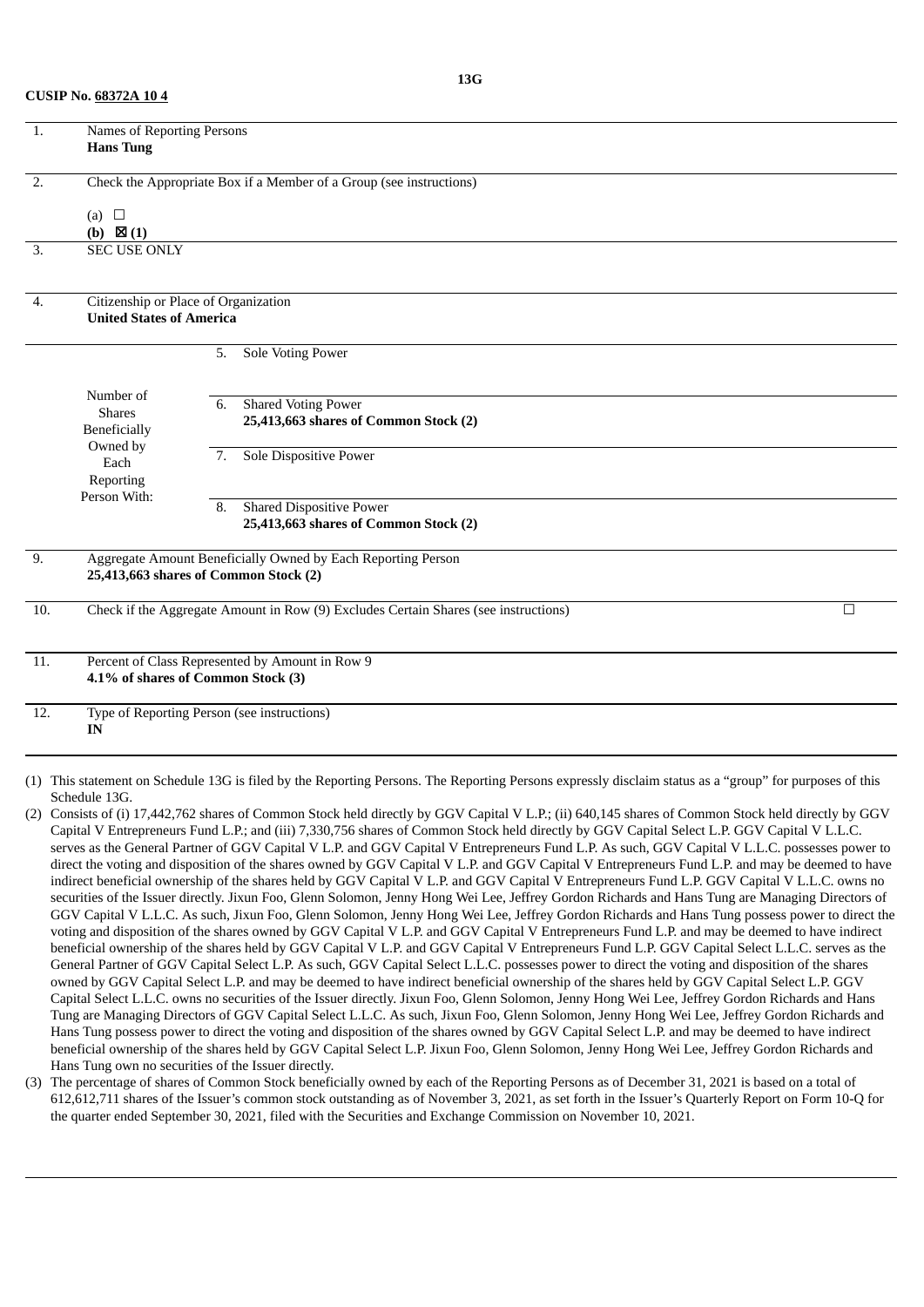#### **CUSIP No. 68372A 10 4**

Introductory Note: This statement on Schedule 13G is filed on behalf of the Reporting Persons, in respect of the Common Stock, par value \$0.001 per share Opendoor Technologies Inc. (the "Issuer").

**Item 1(a). Name of Issuer:** Opendoor Technologies Inc.

#### **Item 1(b). Address of Issuer's Principal Executive Officers:**

410 N. Scottsdale Road, Suite 1600, Tempe, Arizona 85281

#### **Item 2(a). Name of Person(s) Filing**:

GGV Capital V L.P. GGV Capital V Entrepreneurs Fund L.P. GGV Capital V L.L.C. GGV Capital Select L.P. GGV Capital Select L.L.C. Jixun Foo Glenn Solomon Jenny Hong Wei Lee Jeffrey Gordon Richards Hans Tung

#### **Item 2(b). Address of Principal Business Office:**

GGV Capital 3000 Sand Hill Road, Suite 4-230 Menlo Park, California 94025 United States of America

#### **Item 2(c). Citizenship or Place of Organization:**

- 
- 
- 
- 
- 
- 
- 8. Jenny Hong Wei Lee Singapore
- 9. Jeffrey Gordon Richards United States of America
- 

#### **Name Citizenship or Place of Organization**

1. GGV Capital V L.P. **Delaware, United States of America** 2. GGV Capital V Entrepreneurs Fund L.P. Delaware, United States of America Delaware, United States of America 4. GGV Capital Select L.P. Delaware, United States of America 5. GGV Capital Select L.L.C. Delaware, United States of America 6. Jixun Foo Singapore 7. Glenn Solomon United States of America 10. Hans Tung United States of America

**Item 2(d). Title of Class of Securities:** Common Stock, par value \$0.001 per share

**Item 2(e). CUSIP Number:** 68372A 10 4

#### Item 3. If This Statement is Filed Pursuant to Rule 13d-1(b), or 13d-2(b) or (c), Check Whether the Person Filing is a:

Not applicable.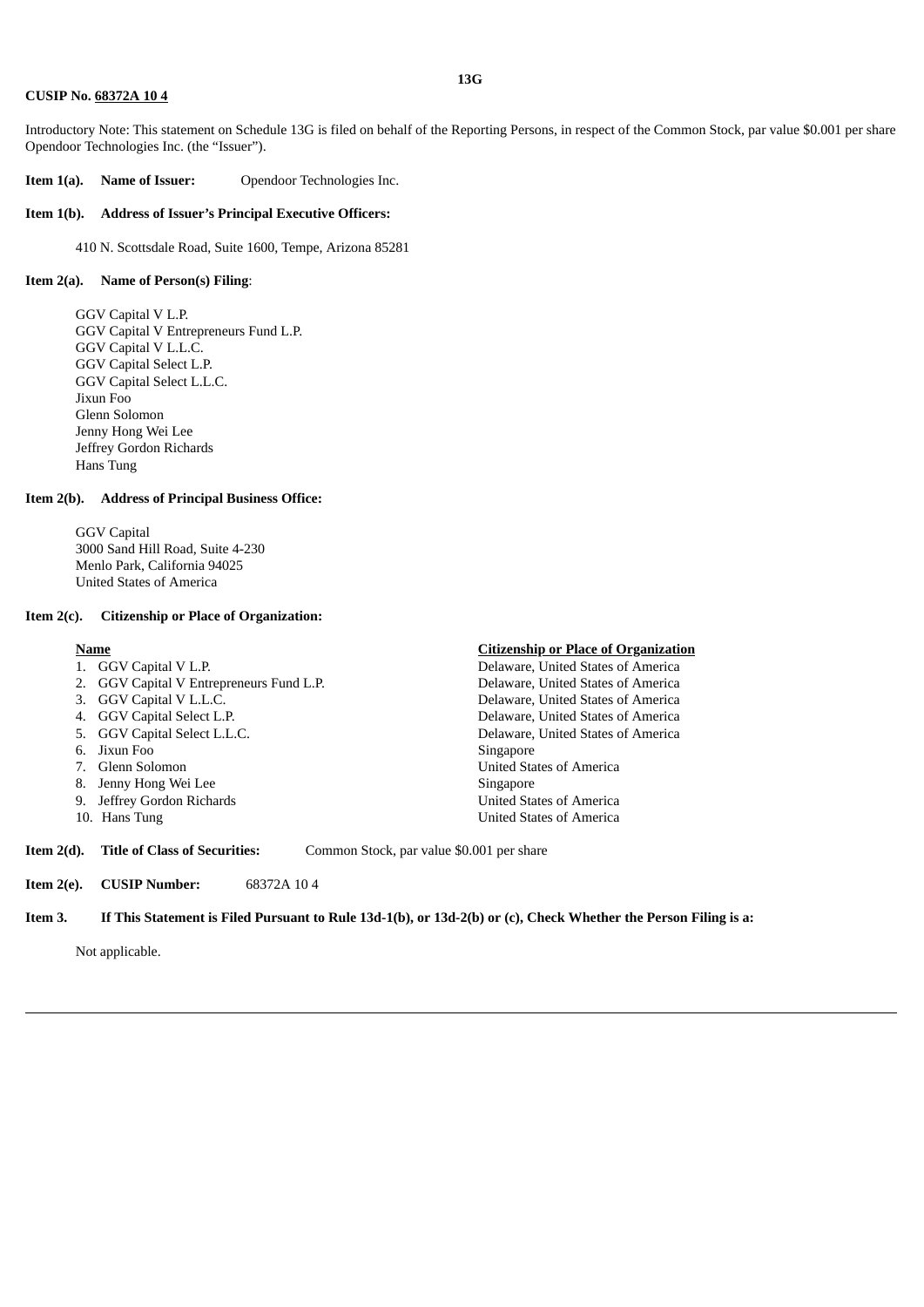#### **CUSIP No. 68372A 10 4**

#### **Item 4(a). Amount Beneficially Owned:**

#### **Item 4(b). Percent of Class:**

#### **Item 4(c). Number of shares as to which such persons have:**

The following information with respect to the ownership of Common Stock of the Issuer by the Reporting Persons filing this statement on Schedule 13G as of December 31, 2021:

|                                       |                    | <b>Shared</b> | <b>Shared</b>      |                   |                                |
|---------------------------------------|--------------------|---------------|--------------------|-------------------|--------------------------------|
|                                       | <b>Shares Held</b> | <b>Voting</b> | <b>Dispositive</b> | <b>Beneficial</b> | Percentage                     |
| <b>Reporting Persons</b>              | Directly (1)       | Power         | Power              | Ownership         | of shares of Common Stock (3)  |
| GGV Capital V L.P.                    | 17,442,762         | 17,442,762    | 17,442,762         | 17,442,762        | 2.8% of shares of Common Stock |
| GGV Capital V Entrepreneurs Fund L.P. | 640,145            | 640,145       | 640,145            | 640.145           | 0.1% of shares of Common Stock |
| GGV Capital V L.L.C. (2)              | $\overline{0}$     | 18,082,907    | 18,082,907         | 18,082,907        | 3.0% of shares of Common Stock |
| GGV Capital Select L.P.               | 7,330,756          | 7,330,756     | 7,330,756          | 7,330,756         | 1.2% of shares of Common Stock |
| GGV Capital Select L.L.C. (2)         | $\overline{0}$     | 7,330,756     | 7,330,756          | 7,330,756         | 1.2% of shares of Common Stock |
| Jixun Foo $(2)$                       | $\mathbf{0}$       | 25,413,663    | 25,413,663         | 25,413,663        | 4.1% of shares of Common Stock |
| Glenn Solomon (2)                     | $\overline{0}$     | 25,413,663    | 25,413,663         | 25,413,663        | 4.1% of shares of Common Stock |
| Jenny Hong Wei Lee (2)                | $\Omega$           | 25,413,663    | 25,413,663         | 25,413,663        | 4.1% of shares of Common Stock |
| Jeffrey Gordon Richards (2)           | $\theta$           | 25,413,663    | 25,413,663         | 25,413,663        | 4.1% of shares of Common Stock |
| Hans Tung $(2)$                       | $\Omega$           | 25,413,663    | 25,413,663         | 25,413,663        | 4.1% of shares of Common Stock |

(1) Represents the number of shares of Common Stock currently held by the Reporting Persons.

- (2) GGV Capital V L.L.C. serves as the General Partner of GGV Capital V L.P. and GGV Capital V Entrepreneurs Fund L.P. As such, GGV Capital V L.L.C. possesses power to direct the voting and disposition of the shares owned by GGV Capital V L.P. and GGV Capital V Entrepreneurs Fund L.P. and may be deemed to have indirect beneficial ownership of the shares held by GGV Capital V L.P. and GGV Capital V Entrepreneurs Fund L.P. GGV Capital V L.L.C. owns no securities of the Issuer directly. Jixun Foo, Glenn Solomon, Jenny Hong Wei Lee, Jeffrey Gordon Richards and Hans Tung are Managing Directors of GGV Capital V L.L.C. As such, Jixun Foo, Glenn Solomon, Jenny Hong Wei Lee, Jeffrey Gordon Richards and Hans Tung possess power to direct the voting and disposition of the shares owned by GGV Capital V L.P. and GGV Capital V Entrepreneurs Fund L.P. and may be deemed to have indirect beneficial ownership of the shares held by GGV Capital V L.P. and GGV Capital V Entrepreneurs Fund L.P. GGV Capital Select L.L.C. serves as the General Partner of GGV Capital Select L.P. As such, GGV Capital Select L.L.C. possesses power to direct the voting and disposition of the shares owned by GGV Capital Select L.P. and may be deemed to have indirect beneficial ownership of the shares held by GGV Capital Select L.P. GGV Capital Select L.L.C. owns no securities of the Issuer directly. Jixun Foo, Glenn Solomon, Jenny Hong Wei Lee, Jeffrey Gordon Richards and Hans Tung are Managing Directors of GGV Capital Select L.L.C. As such, Jixun Foo, Glenn Solomon, Jenny Hong Wei Lee, Jeffrey Gordon Richards and Hans Tung possess power to direct the voting and disposition of the shares owned by GGV Capital Select L.P. and may be deemed to have indirect beneficial ownership of the shares held by GGV Capital Select L.P. Jixun Foo, Glenn Solomon, Jenny Hong Wei Lee, Jeffrey Gordon Richards and Hans Tung own no securities of the Issuer directly.
- (3) The percentage of shares of Common Stock beneficially owned by each of the Reporting Persons as of December 31, 2021 is based on a total of 612,612,711 shares of the Issuer's common stock outstanding as of November 3, 2021, as set forth in the Issuer's Quarterly Report on Form 10-Q for the quarter ended September 30, 2021, filed with the Securities and Exchange Commission on November 10, 2021.

#### **Item 5. Ownership of Five Percent or Less of a Class:**

If this statement is being filed to report the fact that as of the date hereof, the Reporting Persons have ceased to be the beneficial owner of more than five percent of the class of securities, check the following: **x**

#### **Item 6. Ownership of More Than Five Percent on Behalf of Another Person:**

Not applicable.

#### Item 7. Identification and Classification of the Subsidiary which Acquired the Security Being Reported on by the Parent Holding Company:

Not applicable.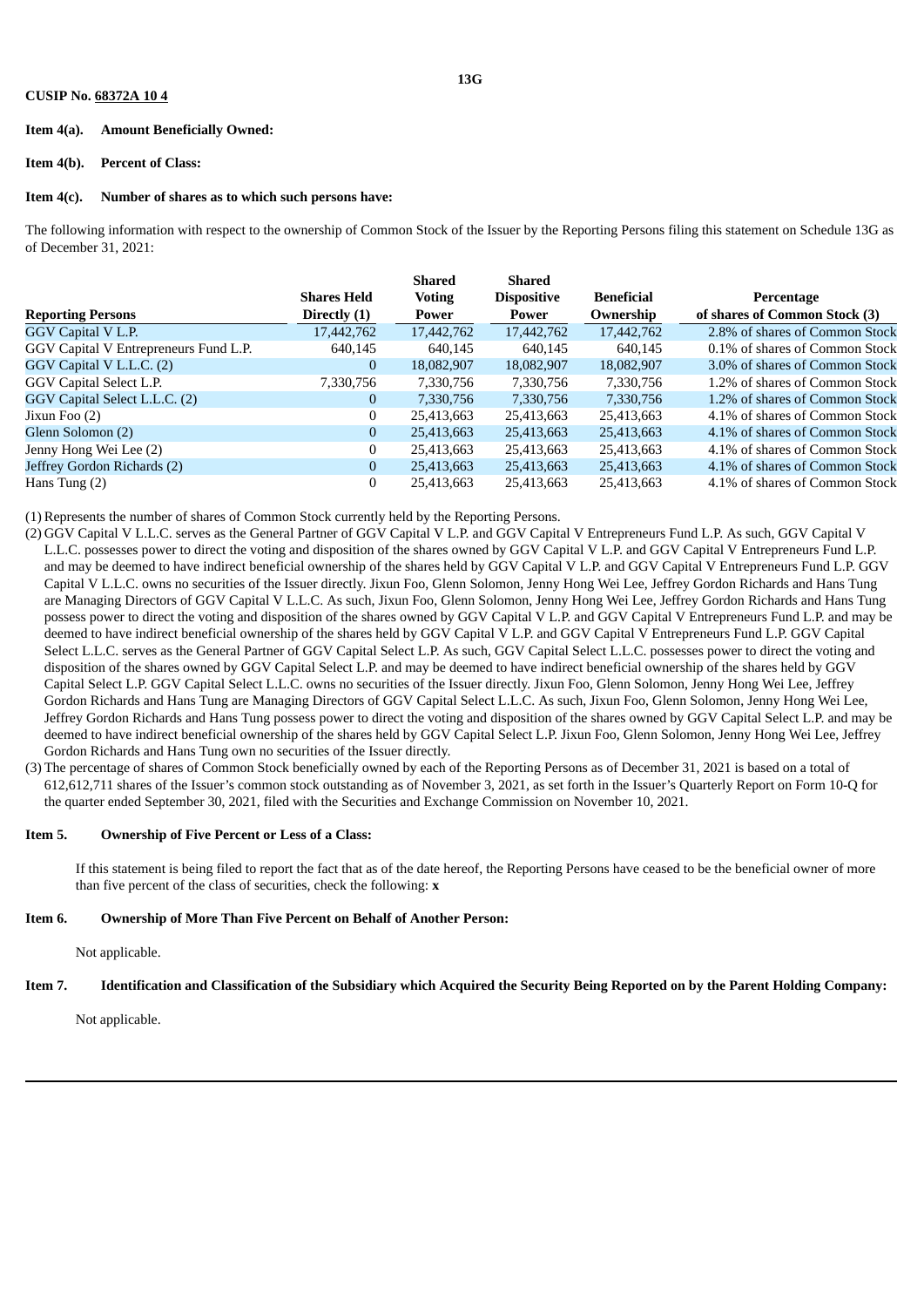#### **Item 8. Identification and Classification of Members of the Group:**

Not applicable.

### **Item 9. Notice of Dissolution of Group:**

Not applicable.

### **Item 10. Certification:**

By signing below I certify that, to the best of my knowledge and belief, the securities referred to above were not acquired and are not held for the purpose of or with the effect of changing or influencing the control of the issuer of the securities and were not acquired and are not held in connection with or as a participant in any transaction having that purpose or effect, other than activities solely in connection with a nomination under § 240.14a-11.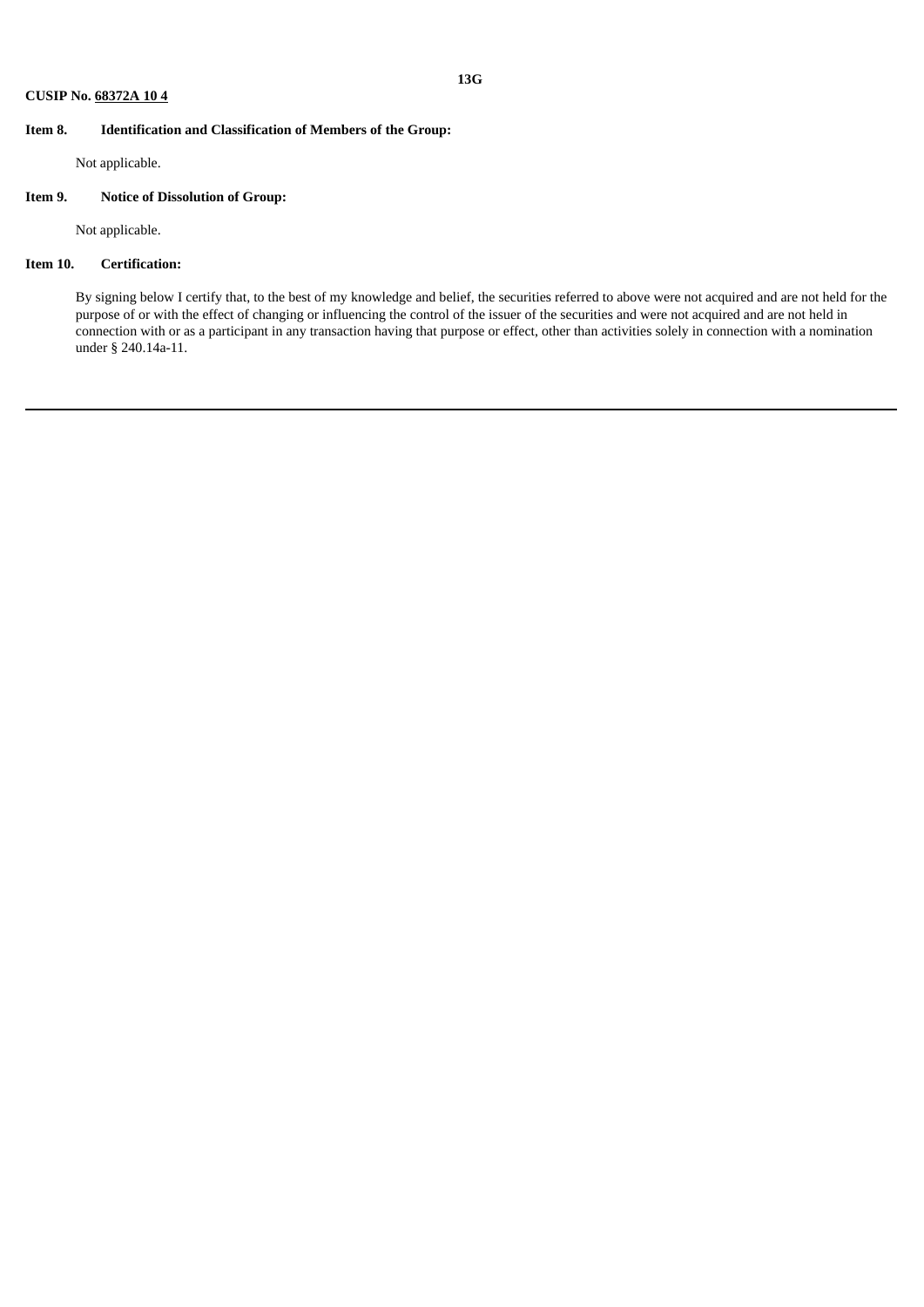#### SIGNATURES

After reasonable inquiry and to the best of my knowledge and belief, I certify that the information set forth in this statement is true, complete and correct.

Dated: February 14, 2022

GGV CAPITAL V L.P. GGV CAPITAL V ENTREPRENEURS FUND L.P. BY: GGV CAPITAL V L.L.C. ITS: GENERAL PARTNER

By: /s/ Terence Jen

Terence Jen Attorney-in-fact

GGV CAPITAL V L.L.C.

By: /s/ Terence Jen Terence Jen Attorney-in-fact

GGV CAPITAL SELECT L.P. BY: GGV CAPITAL SELECT L.L.C. ITS: GENERAL PARTNER

By: /s/ Terence Jen Terence Jen Attorney-in-Fact

GGV CAPITAL SELECT L.L.C.

By: /s/ Terence Jen Terence Jen Attorney-in-Fact

/s/ Jixun Foo Jixun Foo

/s/ Glenn Solomon Glenn Solomon

/s/ Jenny Hong Wei Lee Jenny Hong Wei Lee

/s/ Jeffrey Gordon Richards Jeffrey Gordon Richards

/s/ Hans Tung

Hans Tung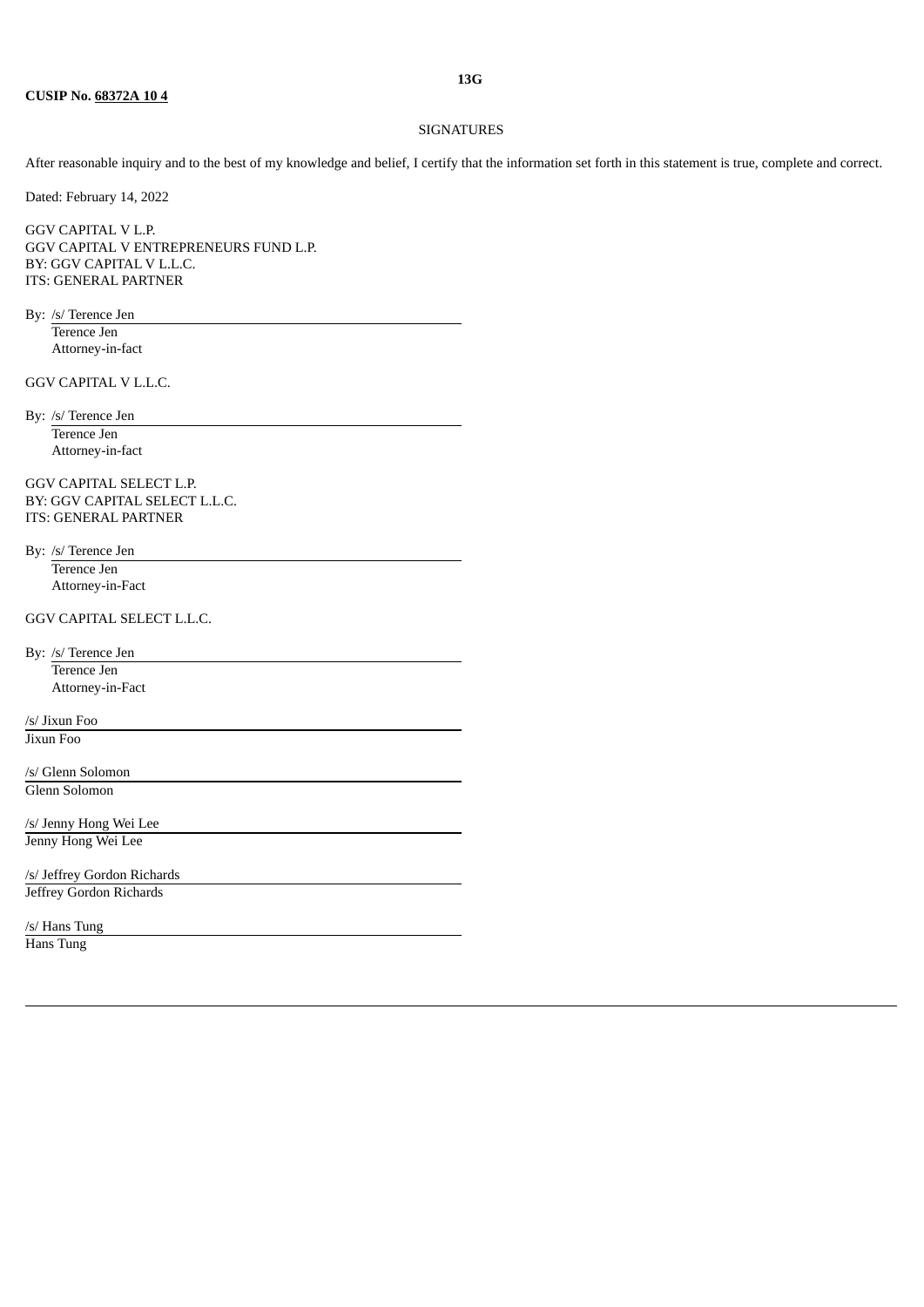## **Exhibit(s)**:

Exhibit 99.1: Joint Filing Statement